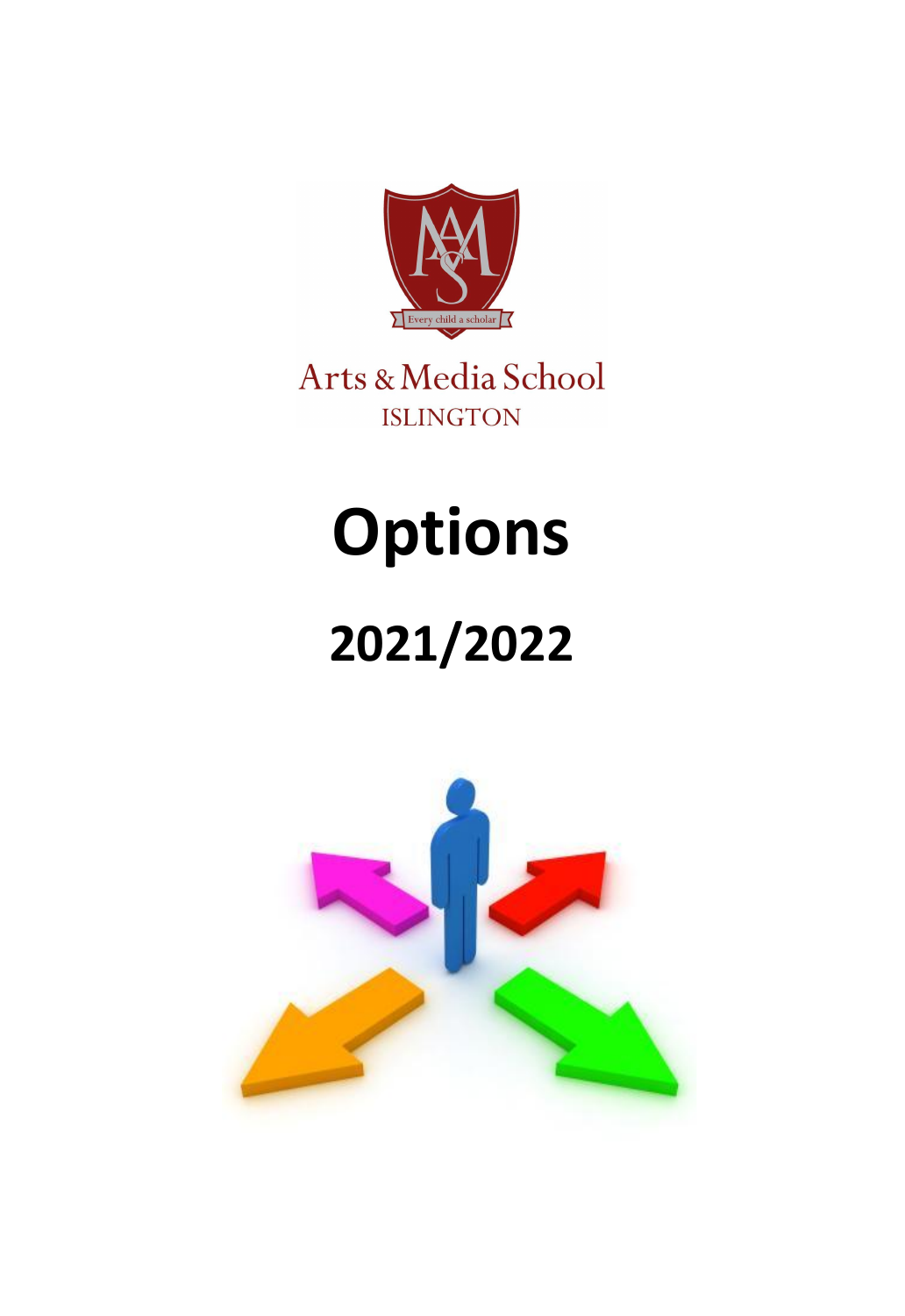

### **Key Stage 4 Curriculum (Options) Booklet 2021/22**

### **Contents**

| <b>Foreword</b>                                         | 3                   |
|---------------------------------------------------------|---------------------|
| <b>EBacc</b>                                            | $\overline{4}$      |
| The Support Pathway                                     | 5                   |
| <b>Core and Compulsory Subjects</b>                     |                     |
| English<br>Mathematics                                  | 6<br>$\overline{7}$ |
| Science;<br>Triple Science; Biology, Chemistry, Physics | 8                   |
| Combined Science (A double award)                       | 9                   |
| <b>The Options</b>                                      | 10                  |
| <b>EBacc Subjects</b>                                   |                     |
| Geography                                               | 11                  |
| History                                                 | 12                  |
| Modern Foreign Languages - French and Spanish           | 13                  |
| <b>Creative Subjects</b>                                |                     |
| Art and Design                                          | 14                  |
| Dance                                                   | 15<br>16            |
| Design Technology<br>Drama                              | 17                  |
| Media Studies/Creative Media Production                 | 18                  |
| <b>Music</b>                                            | 20                  |
| <b>Non Creative Subjects</b>                            |                     |
| <b>Computer Science</b>                                 | 21                  |
| <b>Physical Education</b>                               | 22                  |
| Religious Education                                     | 23                  |
| Sociology                                               | 24                  |
| <b>The Options Form</b>                                 |                     |
| Options Form explained                                  | 25                  |
| The Options Form                                        | 26                  |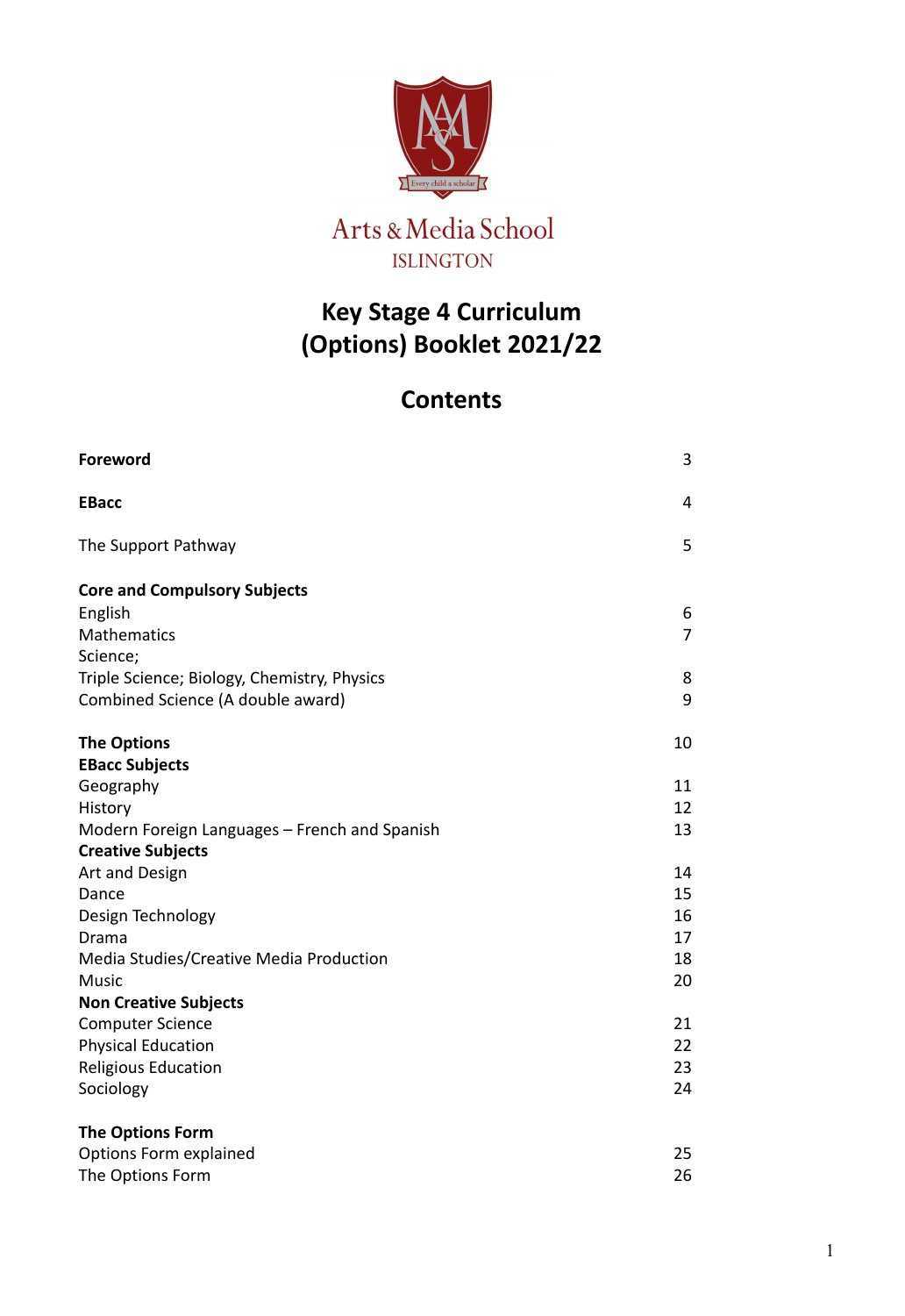

### Arts & Media School **ISLINGTON**

### **FOREWORD**

This booklet is intended to help parents and students, together with members of staff, plan the next two years of schooling. There are exciting choices to be made so that students optimise their chances of success in subjects they enjoy and in which they have ability and interest. We also want them to have a challenging, broad and balanced education that stimulates their desire to learn and is relevant to their future lives. When making choices, the following questions might help:

- 1. Would my choice make for a well-balanced timetable?
- 2. What am I really interested in?
- 3. What am I good at?
- 4. What do I enjoy doing?
- 5. What is relevant to my future studies or possible career choice?

Please note that your child will be guided and mentored by a senior member of staff throughout the process and with their assistance will complete a green options form that they will bring home; this form is the guidance for the student to fill this [Final Options 2022 Google Form](https://docs.google.com/forms/d/e/1FAIpQLSd5Y8u-KdogmsA3_cVM_qjdSdtDq0aFxx9PIkus1_aauW8OTg/viewform?usp=sf_link) that must be completed and submitted no later than 21st March 2022. On Thursday February 24th we will hold a live event to guide you through the final stage of the options process and give you the opportunity to virtually meet the Heads of Department for the option subjects; please note this is not a parent consultation evening.

GCSE English, Mathematics and Science, are taken by all students. Additionally, they will select further GCSE subjects of their choice from a long list. The package is sufficiently flexible to allow for students who wish to take specialised combinations including the EBacc Subjects, Creative Subjects and Non Creative Subjects. A support pathway is also available which is one less GCSE and three lessons of additional support for the subjects they are learning; in guidance meetings parents and students will be advised if the school feels that their child should follow the support pathway.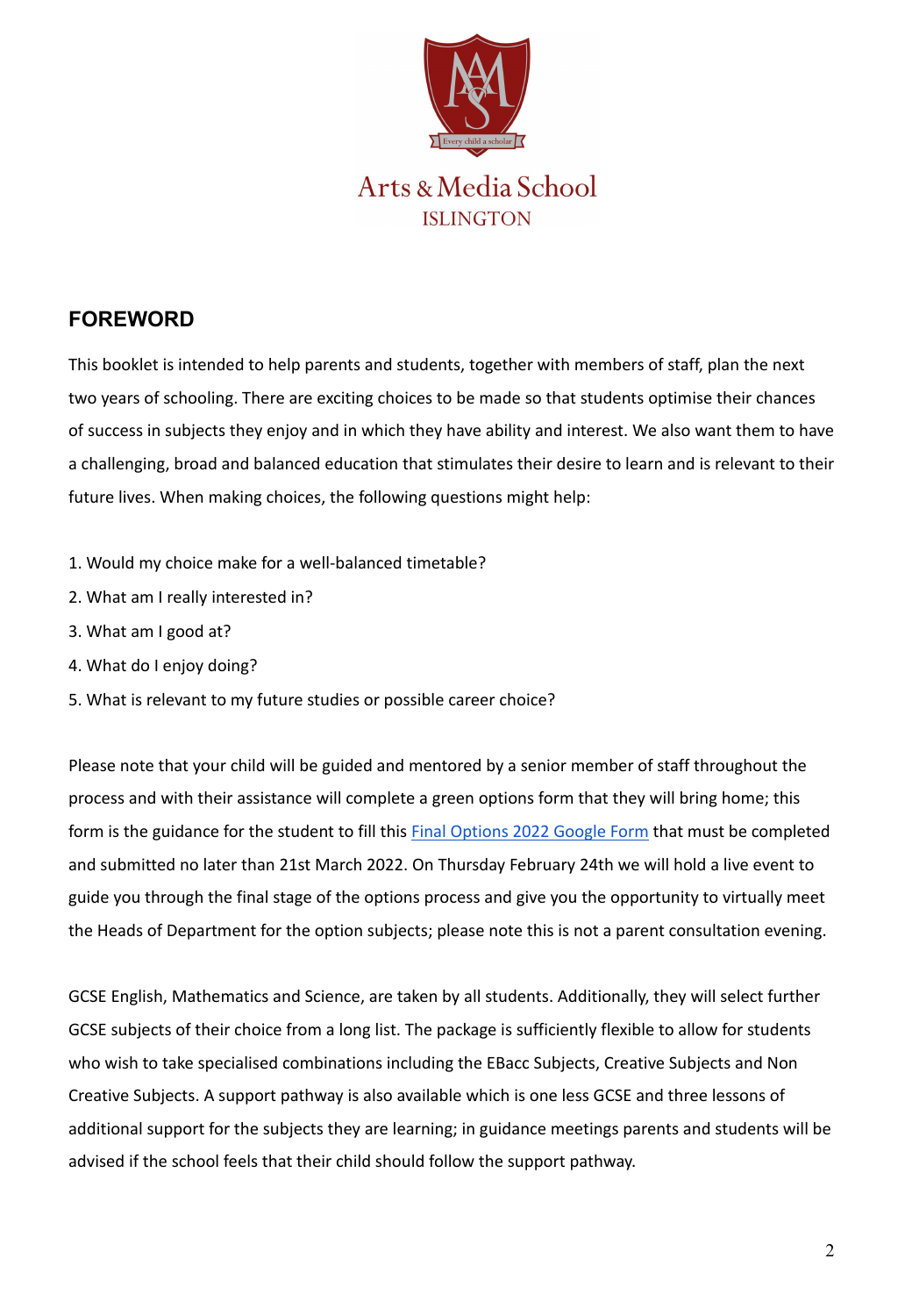The school's level of funding will necessitate all teaching groups being of an economically viable size. This may result in some subjects or combinations of subjects not being timetabled once pupils have made their choices, though experience suggests that these will be very few in number.

Finally, may I take this opportunity to remind you that the final day to submit the option choices is 21st March 2022. I wish you every success in making these important decisions.

Semilarly Contribute

Mr [Natxo Castillo Acosta](mailto:i.castillo.acosta@amsi.school)

EBacc Subject Lead - Scholar+ Coordinator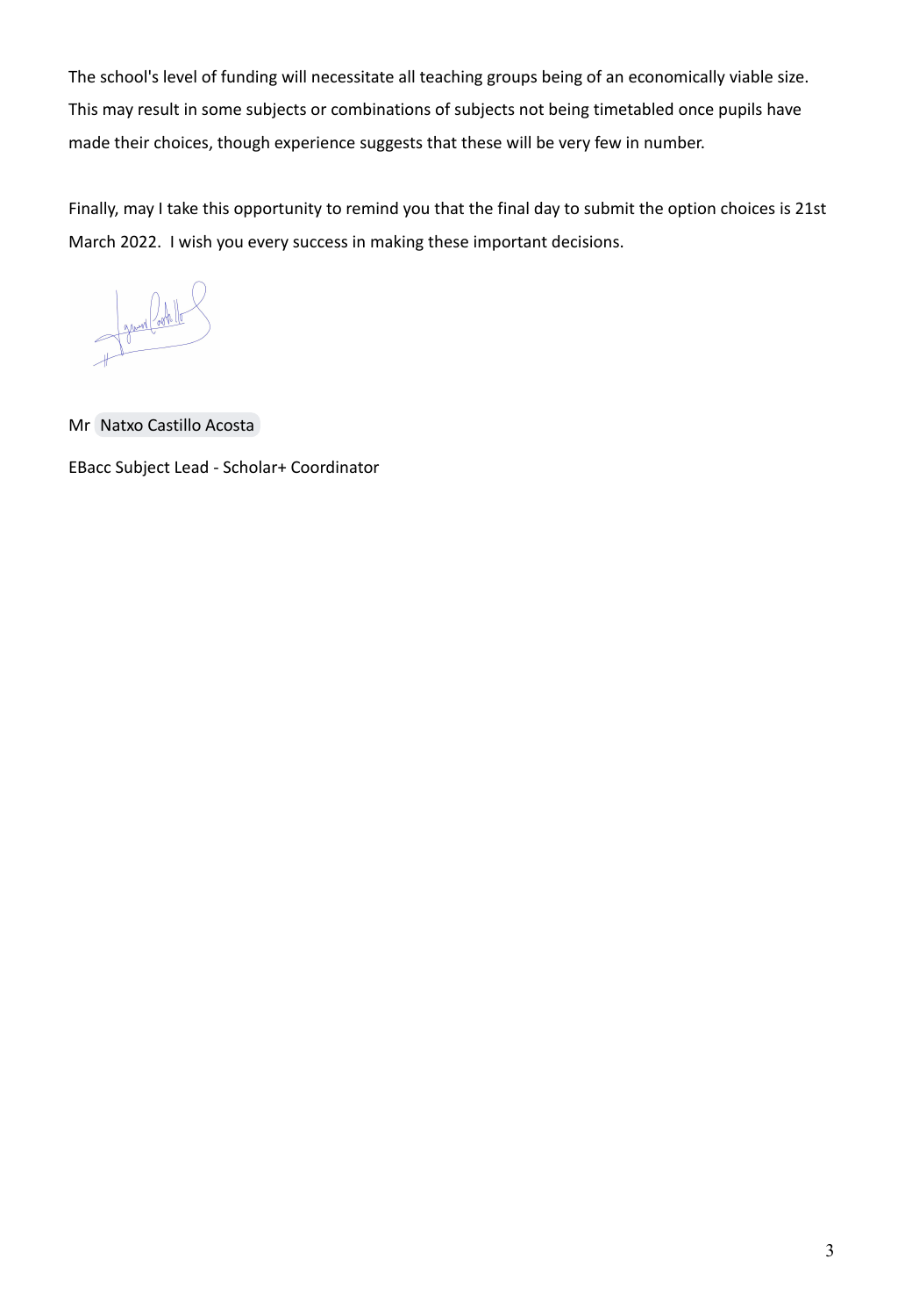

### **What is EBacc?**

The English Baccalaureate (EBacc) is an accountability measure in England. It measures the proportion of children who secure a grade 5 or above in English, Maths, Science, Humanities and Language GCSE. Creative subjects are not included.

### **Why choose facilitating subjects?**

*Facilitating subjects* are the subjects most commonly required or preferred by universities to get on to a range of degree courses. They help you keep your options open when choosing a degree, and many of the top universities will ask you to have at least one A-level in a facilitating subject when you apply.

The EBacc is made up of the subjects which are considered essential to many degrees and open up lots of doors.



### **Research shows that a pupil's socio-economic background impacts the subjects they choose at GCSE, and that this determines their opportunities beyond school.**

- A study by the UCL Institute of Education shows that studying subjects included in the EBacc provides students with greater opportunities in further education and increases the likelihood that a pupil will stay on in full-time education.
- Sutton Trust research reveals that studying the EBacc can help improve a young person's performance in English and maths.

In this book you will find the EBacc subjects highlighted in green.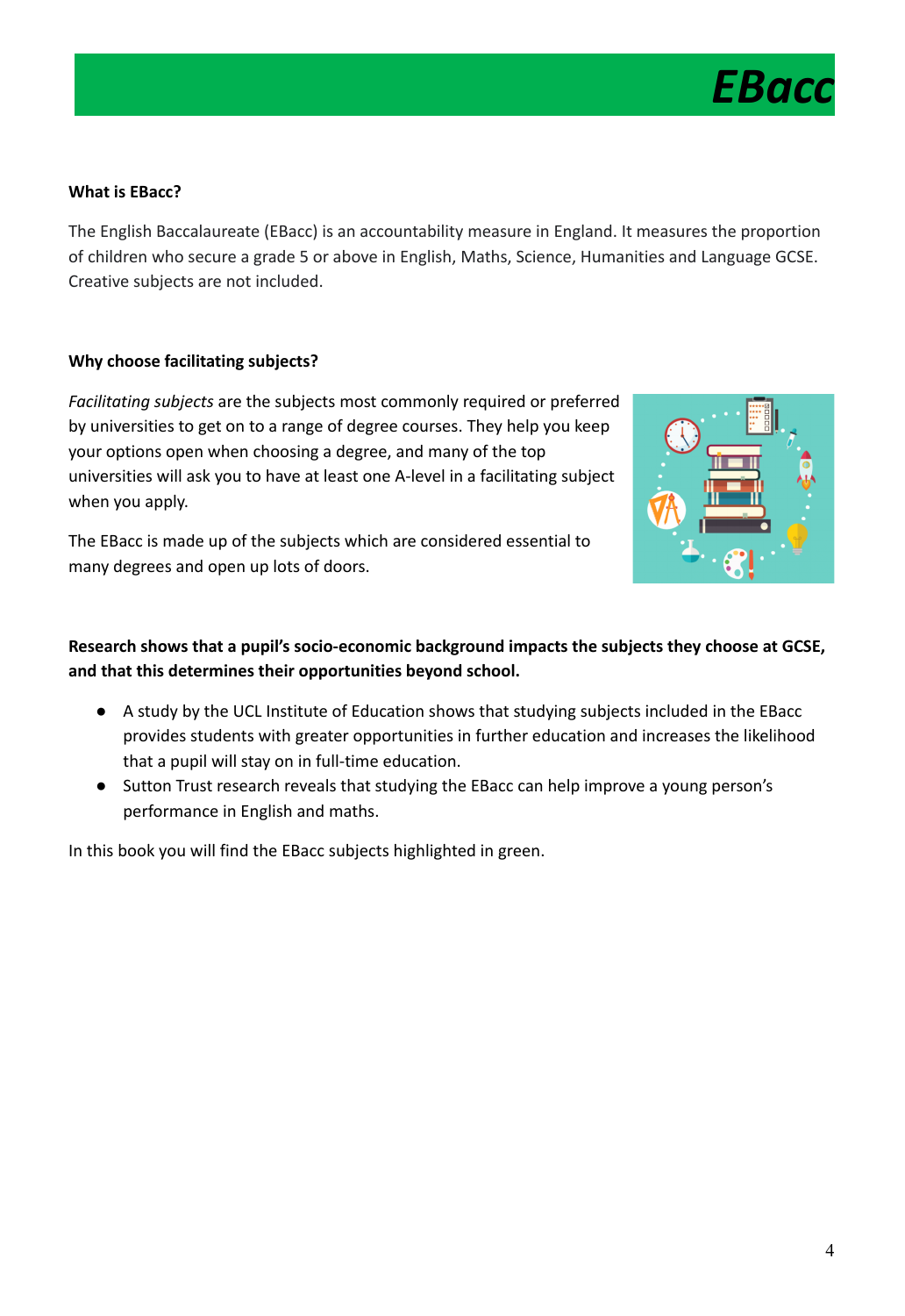### **The Support Pathway**

### **Subject Leader:** Ms Harris **Exam Board:** AQA **Number of lessons per week:** 3 lessons (3 hours)

This pathway replaces one of the GCSE options and is for selected students. During the lessons there are opportunities to work on their other two options. Other activities during these lessons include college applications, writing personal statements, mentoring as well as revision techniques. AIM sessions are personalised to the students' individual needs. Within the Support Pathway we also offer Entry Level qualifications in English and Maths. Entry Level Certificate and Functional Skills English and Maths are delivered as a precursor to GCSE Maths and English. It helps to bridge the gap for learners enabling them to secure an English and Maths qualification. Students will be assessed on their reading, writing, speaking and listening skills. Students will give a presentation on a topic of interest to them and answer questions related to the topic. This accounts for 12% of the overall mark. The course is assessed through internally teacher marked exams and external modification.

### **What skills will I develop?**

- expressive and receptive language skills
- build confidence and provide access to the new GCSEs
- reading and understanding texts
- explaining and commenting on effective written language
- comparing writers' ideas and perspectives
- evaluating texts and supporting this with references
- communicating and organising clearly
- using vocabulary and sentences for clarity, purpose and effect
- presentation skills
- listening and responding appropriately to spoken language
- using spoken English effectively
- become fluent in the fundamentals of mathematics
- develop an argument or justification making use of mathematical language
- solve problems by applying mathematics to a variety of routine problems with increasing sophistication, including breaking down problems into a series of simpler steps and persevering in seeking solutions

### **What qualifications will I gain?**

You can achieve a Pass at the Silver or Gold Award, Pass at Entry Level Maths.

### **What additional support is available?**

Morning revision sessions are available in Pupil Support (CG01) on Tuesday and Wednesday mornings.

### **Pupil Support Faculty**

Support sessions are available for Year 10 and Year 11 students either during lunchtime or after school throughout the week where students can get advice and guidance on coursework and revision.

Selected students may be invited to attend support sessions as part of the curriculum time. During these sessions students may be offered the opportunity to take alternative qualifications such as Entry Levels.

For more information about the support sessions please speak to Angella Harris, Head of the Pupil Support faculty.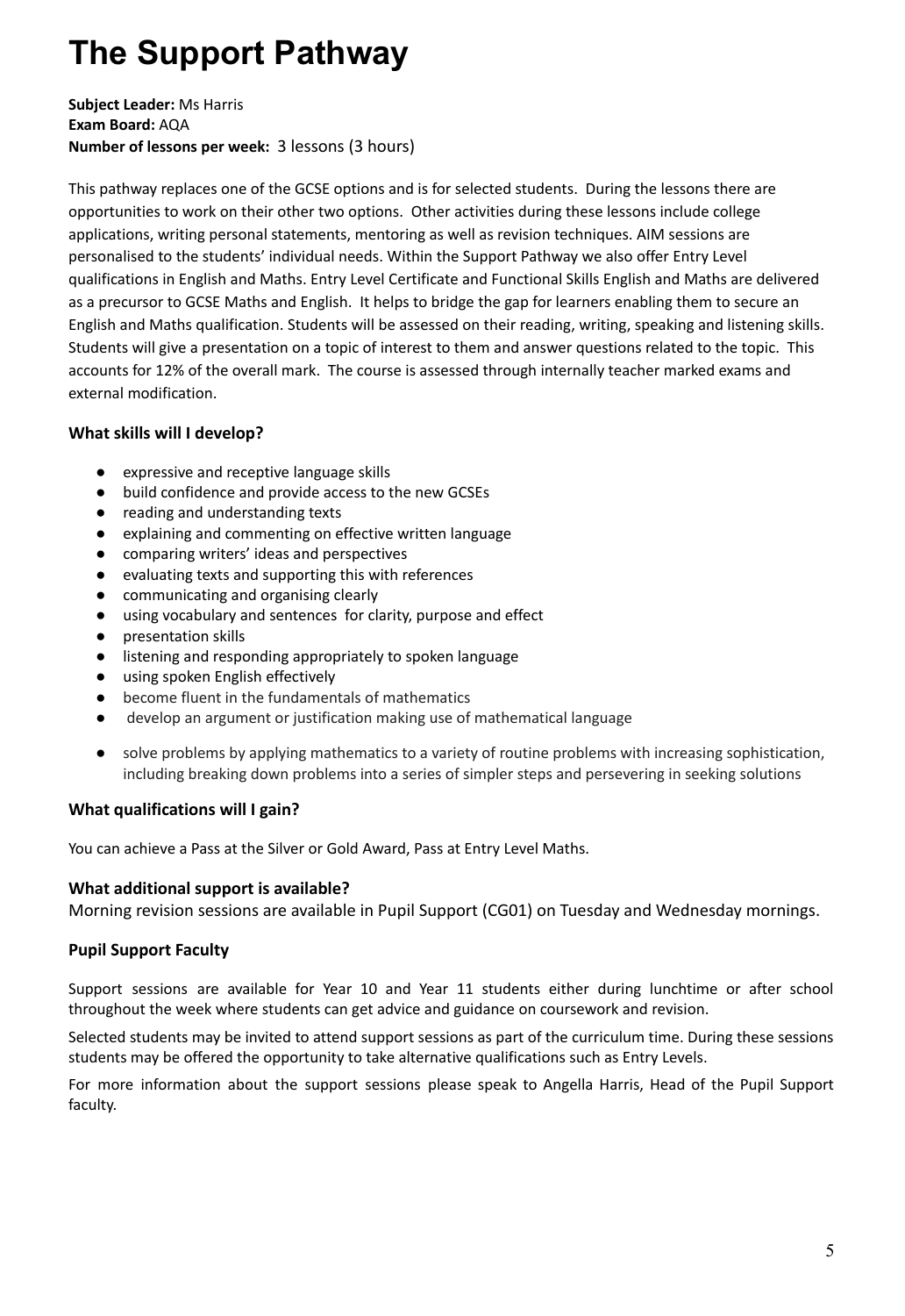## **COMPULSORY SUBJECTS**

## **GCSE English Language & English Literature**

**Subject Leader:** Ms Ackerley **Exam Board:** Language - AQA & Literature - Edexcel **Number of lessons per week:** 5 lessons (5 hours)

### **What can I expect to study within these courses?**

GCSE English Language and English Literature are compulsory subjects studied by all students.

### **English Language**

Students will be assessed on their reading and writing skills, each of which will form 50% of the final grade. Spelling, punctuation and grammar will be assessed within the writing assessments and will form 20% of the final grade. All of the texts within the English Language exam will be unseen texts (and so will not have been studied during the course). They will include texts from the 19th, 20th and  $21$ st Centuries and texts of literature as well as non-fiction writing.

### **Spoken Language Endorsement**

Students will give a prepared spoken presentation on a specified topic. This is expected to last around 10 minutes. They will be awarded a separate grade for this presentation (Pass, Merit, Distinction, Not Classified). This will not contribute to the result of the English Language GCSE.

### **English Literature**

Students will study at least one play by Shakespeare, at least one 19th century novel, a selection of poetry, and fiction or drama from the British Isles from 1914 onwards. These texts will then be assessed across two exams at the end of the course. The assessment will include two unseen texts and comparison skills, and spelling, punctuation and grammar will count for 5% of the grade.

### **How is the course assessed?**

The content of both courses is assessed entirely through examination. Each student will sit four externally marked written exams. There are no tiered papers so all students will sit the same papers.

### **What skills will I develop?**

- **•** The ability to express ideas clearly in speech, and to listen thoughtfully to others, responding appropriately;
- The ability to read and enjoy increasingly complex literature from the English literary heritage and texts from other cultures and traditions; through this, to develop analytical and evaluative skills;
- Compositional skills and the construction of meaning in writing, matching style to audience and purpose;
- Awareness of social, historical and cultural contexts and their influence in the study of literature.

### **What possible career paths may this subject be helpful with?**

A grade 4 or grade 5 in GCSE English Literature or Language is an entry requirement for many courses in Further or Higher Education. A good qualification in GCSE English is well-respected and is often used as a benchmark by prospective employers and educational institutions. The skills developed through the study of English, such as communication, evaluation and analysis, are valuable in many fields of employment. The study of English opens a wide variety of career paths including the following: Medicine; Law; Business; Education and Journalism.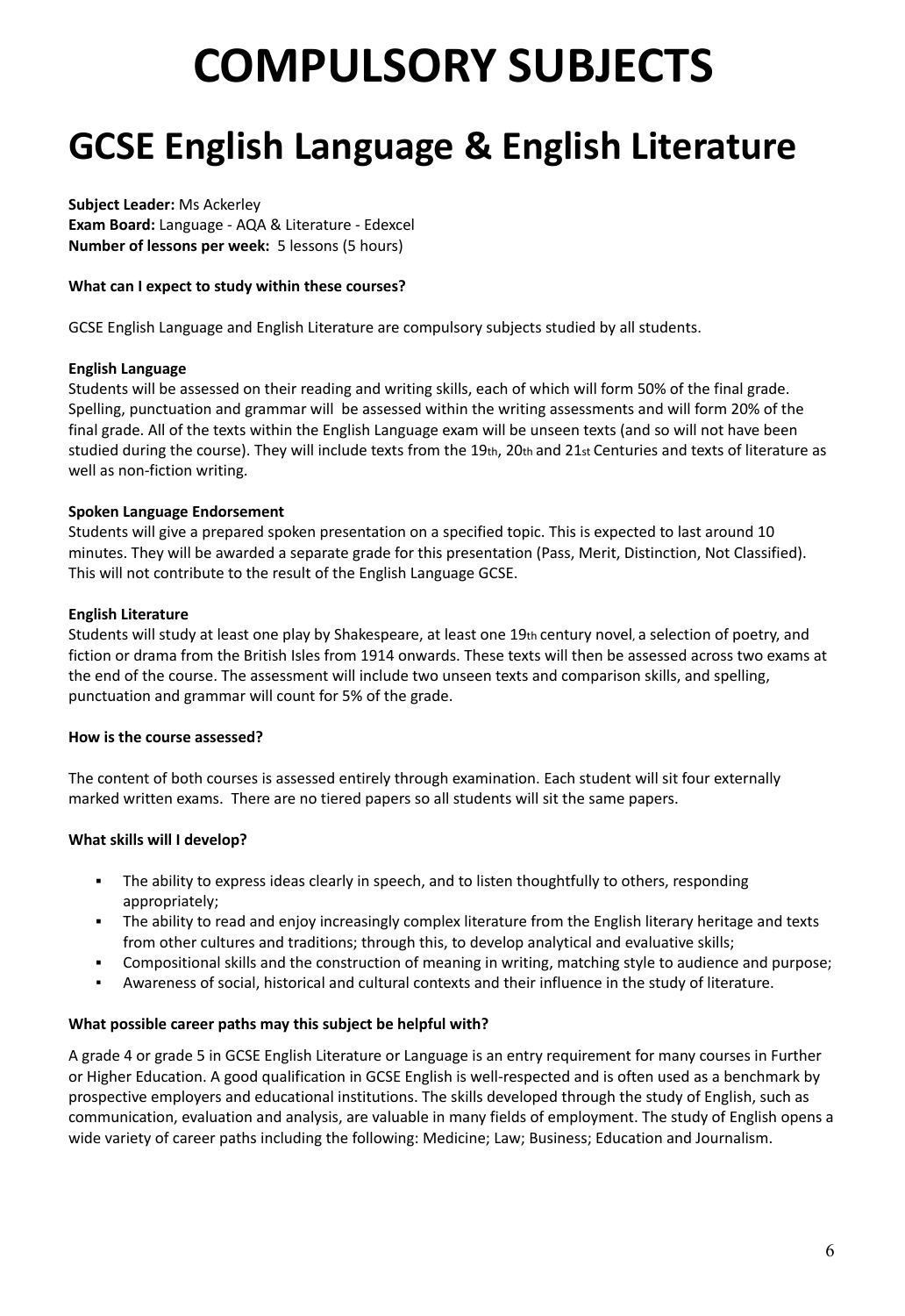## **GCSE Mathematics**

**Subject Leader:** Ms Dattani **Exam Board:** Edexcel **Number of lessons per week:** 5 lessons (5 hours)

### **What can I expect to study within this course?**

Pupils will cover a range of mathematical areas throughout the GCSE syllabus. The five main areas of study are:

- 1. Number
- 2. Algebra
- 3. Ratio, Proportion and Rates of change
- 4. Geometry and Measures
- 5. Statistics and Probability.

This will provide pupils with an ability to use mathematics across the curriculum and the higher GCSE course; in particular, it provides a firm foundation for further study at Advanced Level. Higher Tier: Grade 4-9 Foundation Tier: Grade 1-5

### **How is the course assessed?**

There are three written examination papers, one non-calculator and two calculator papers. Each paper will be 1 hour and 30 minutes and are equally weighted.

### **What skills are necessary for this course?**

- Commitment to work.
- Good communication skills.
- Ability to work independently.
- Being able to solve problems.

### **What skills will I develop?**

During this course, the aim is to enable pupils to:

- Develop fluent knowledge, skills and understanding of mathematical methods and concepts.
- Acquire, select and apply mathematical techniques to solve problems.
- Reason mathematically, make deductions and inferences, and draw conclusions.
- Comprehend, interpret and communicate mathematical information in a variety of forms appropriate to the information and context.

### **What possible career paths may this subject be helpful with?**

- A grade 4 in GCSE Mathematics is a minimum requirement for many college courses, other further education and employment.
- In addition many courses require a GCSE mathematics grade 5 or better; this is especially true for many Science courses.
- For students who are considering A level Mathematics their aim should be to achieve 8 or 9.
- Mathematics is used in most jobs, and can be specialised within Banking, Accounting, Actuary and Finance.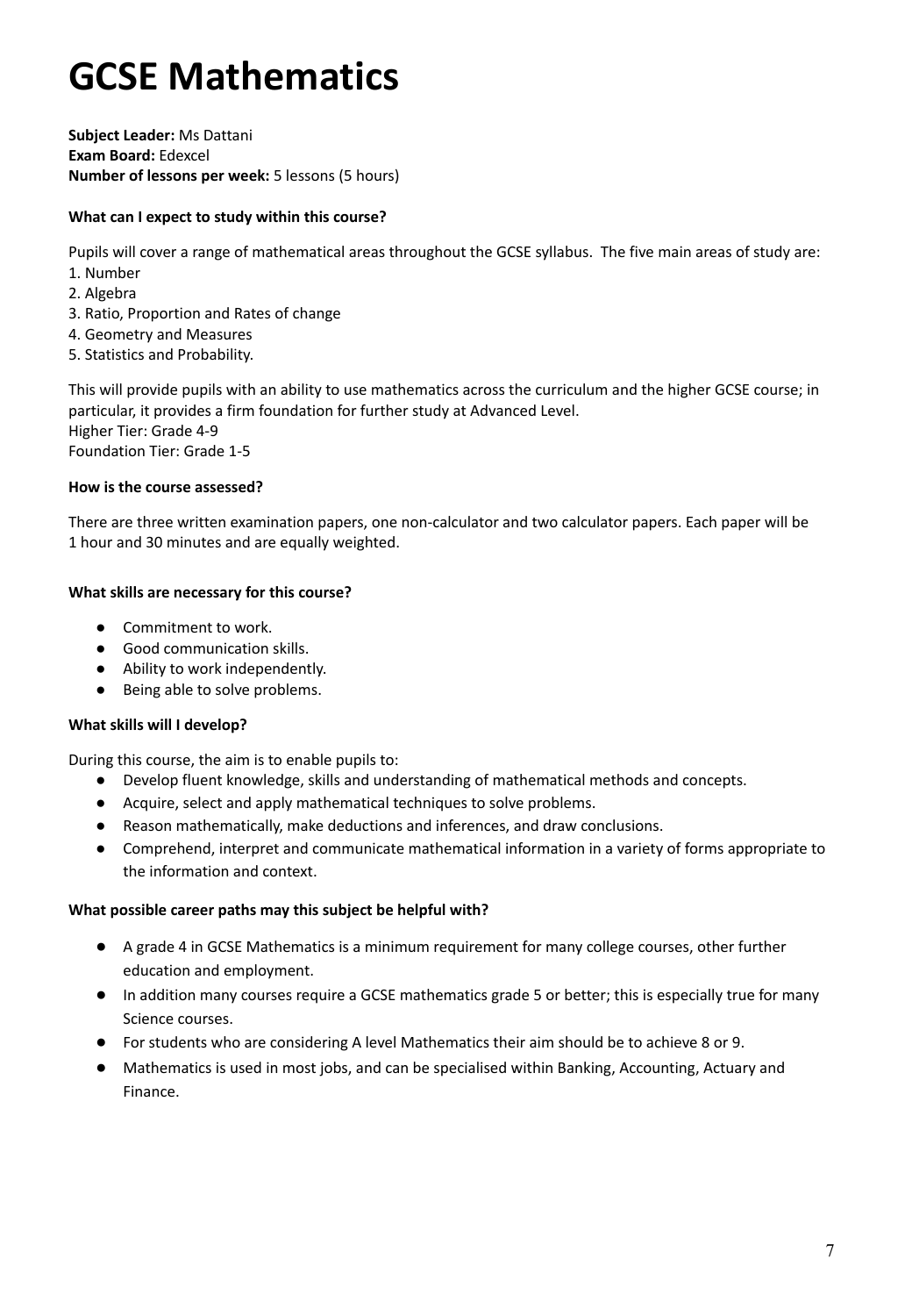## **GCSE AQA Triple Science (Biology, Chemistry & Physics)**

**Subject Leader:** Mrs Taqvi **Exam Board:** AQA **Number of lessons per week:** 5 lessons (5 hours)

### **What topics will I study?**

Through years 10 and 11 students will be studying a range of topics in Biology from Cell Biology to inheritance, variation and Ecology, Chemistry includes the periodic table, chemical analysis and using our resources and Physics includes learning about Energy and Space. Students are expected to have their own copy of the course textbooks and bring these to each lesson to support their learning in school, as well as their independent study at home. For triple science, you need to know all about twenty eight different practical investigations and these will be taught in your practical lessons.

### **How will I be taught?**

GCSE Triple Science involves a large amount of theory and practical knowledge. Students will have separate lessons for each science with a specialist teacher. Only students who excel at Science will be able to successfully complete the Triple Science course.

### **How will I be assessed?**

You will take six exams at the end of Y11, two for each science. These exams are 1 hour 45 minutes long and 15% of every science exam will be related to the twenty eight required practicals. Students will be regularly assessed throughout the two years.

Throughout the two years, internal assessments will include:

- Exam questions given as homework weekly.
- End of unit assessments.
- Mock exams

### **What qualifications will I gain?**

You will achieve three GCSEs at grades between 1-9 for each science. The three grades are independent of each other, so it is possible, for example, to achieve a 7, 7 and 6 grades for each of the respective Sciences.

### **Why Science? What are the skills I will gain and how will they help in other subjects?**

You will gain excellent skills in critical thinking, problem solving, and data analysis. These skills are helpful for subjects like History, Psychology and Maths and can help you in careers such as events management, administration or financial management.

### **If I study this course what learning Pathways are open to me in the Sixth Form?**

A level-Biology, Chemistry and/or Physics A level. Entry requirements – minimum grade 6. Practical subjects-Electrical Engineering, Carpentry, Hair and Beauty, Health and Social care

### **If I study this course, which university and career pathways are open to me?**

Triple Science GCSEs are a necessity for all pupils wishing to study Medicine, Dentistry, Dietetics, Microbiology, Occupational Therapy, Podiatry, Pharmacy, Physiotherapy, Veterinary Surgery, Psychology, Radiography, Surgery and many more. A Triple Science qualification is also very highly regarded in the general world of work.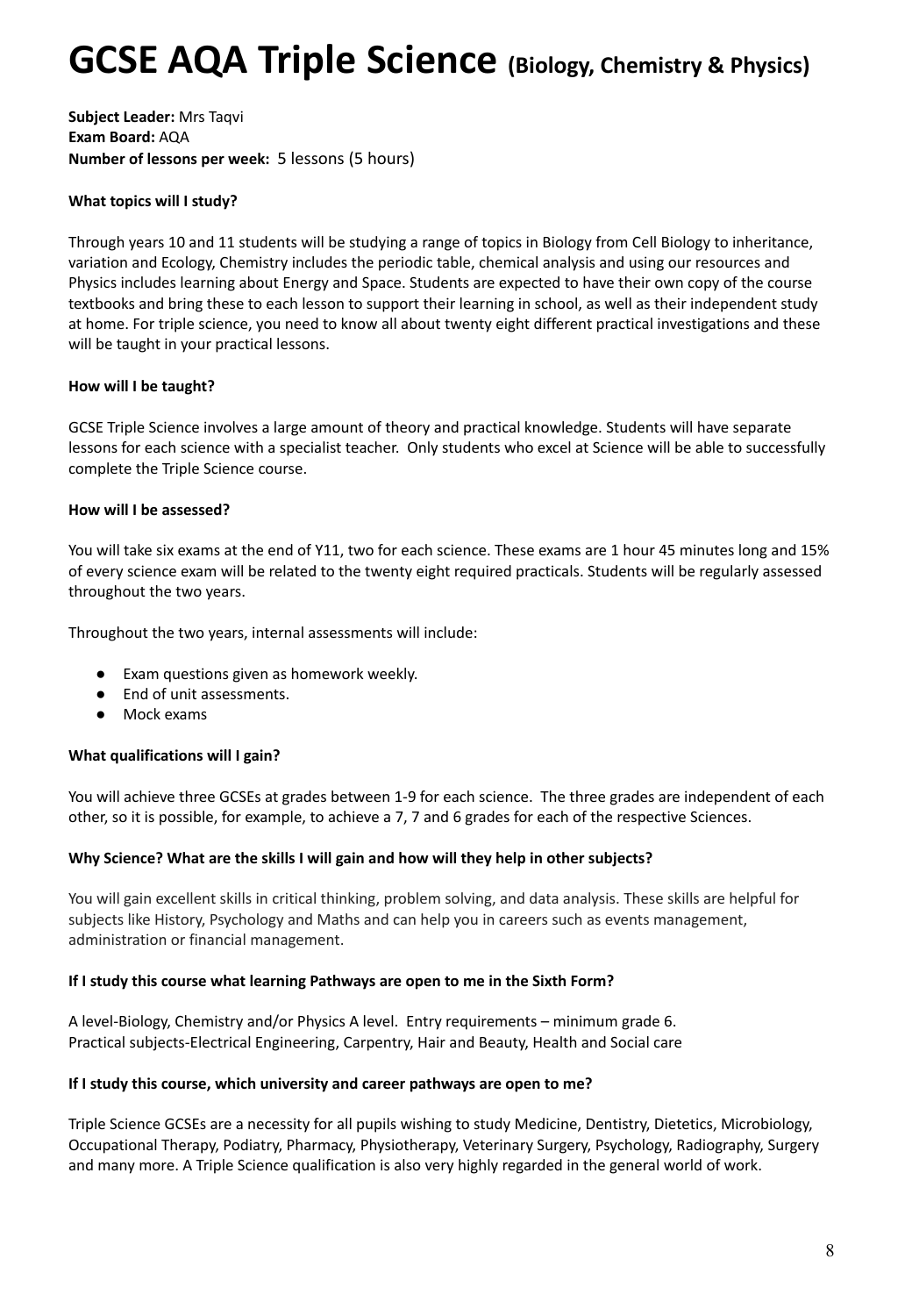## **GCSE AQA Combined Science (Trilogy)**

**Subject Leader:** Mrs Taqvi **Exam Board:** AQA **Number of lessons per week:** 5 lessons (5 hours)

### **What topics will I study?**

Combined Science (Double Award) is a two year study programme in which students attain two separate GCSE Science qualifications. The two GCSE's are made up of a combination of Biology, Chemistry and Physics covering topics like; cell biology, inheritance, variation and ecology, the periodic table, chemical analysis and using our resources, energy and magnetism. Students are expected to have their own copy of the course textbooks and bring these to each lesson to support their learning in school, as well as their independent study at home. For combined science, you need to know all about twenty one different practical investigations and these will be taught in your lessons.

### **How will I be taught?**

GCSE Trilogy Science involves a large amount of theory and practical knowledge. Students will have separate lessons for each science with a specialist teacher.

### **How will I be assessed?**

You will take six exams at the end of Y11, two for each science. These exams are 1 hour 15 minutes long and 15% of every science exam will be related to the twenty one required practicals. Each exam paper counts for 16.7%. Students will be regularly assessed throughout the two years; this information will be used to inform progress and tier entry.

Throughout the two years, internal assessments will include:

- Exam questions given as homework weekly
- End of unit assessments.
- Mock exams

### **What qualifications will I gain?**

You will achieve two GCSEs at grades between 1-9 for each science.

### **Why Science? What are the skills I will gain and how will they help in other subjects?**

You will gain excellent skills in critical thinking, problem solving, and data analysis. These skills are helpful for subjects like History, Psychology and Maths and can help you in careers such as events management, administration or financial management.

### **If I study this course what learning Pathways are open to me in the Sixth Form?**

A levels-Biology, Chemistry and/or Physics. Entry requirements – minimum grade 6. Practical subjects-Electrical Engineering, Carpentry, Hair and Beauty, Health and Social care

### **If I study this course which university and career pathways are open to me?**

Combined Science GCSEs are a necessity for all pupils wishing to study Medicine, Dentistry, Dietetics, Microbiology, Occupational Therapy, Podiatry, Pharmacy, Physiotherapy, Veterinary Surgery, Psychology, Radiography, Surgery and many more. Students who achieve Grade 5 will be offered the opportunity to study BTEC (Level 3) Applied Science – Medical Science. Examples of careers that Combined Science GCSE may lead to are Medicine, Pharmaceutical Science, Pathology, Forensic Science, Engineering, Environmental Science and Research Science.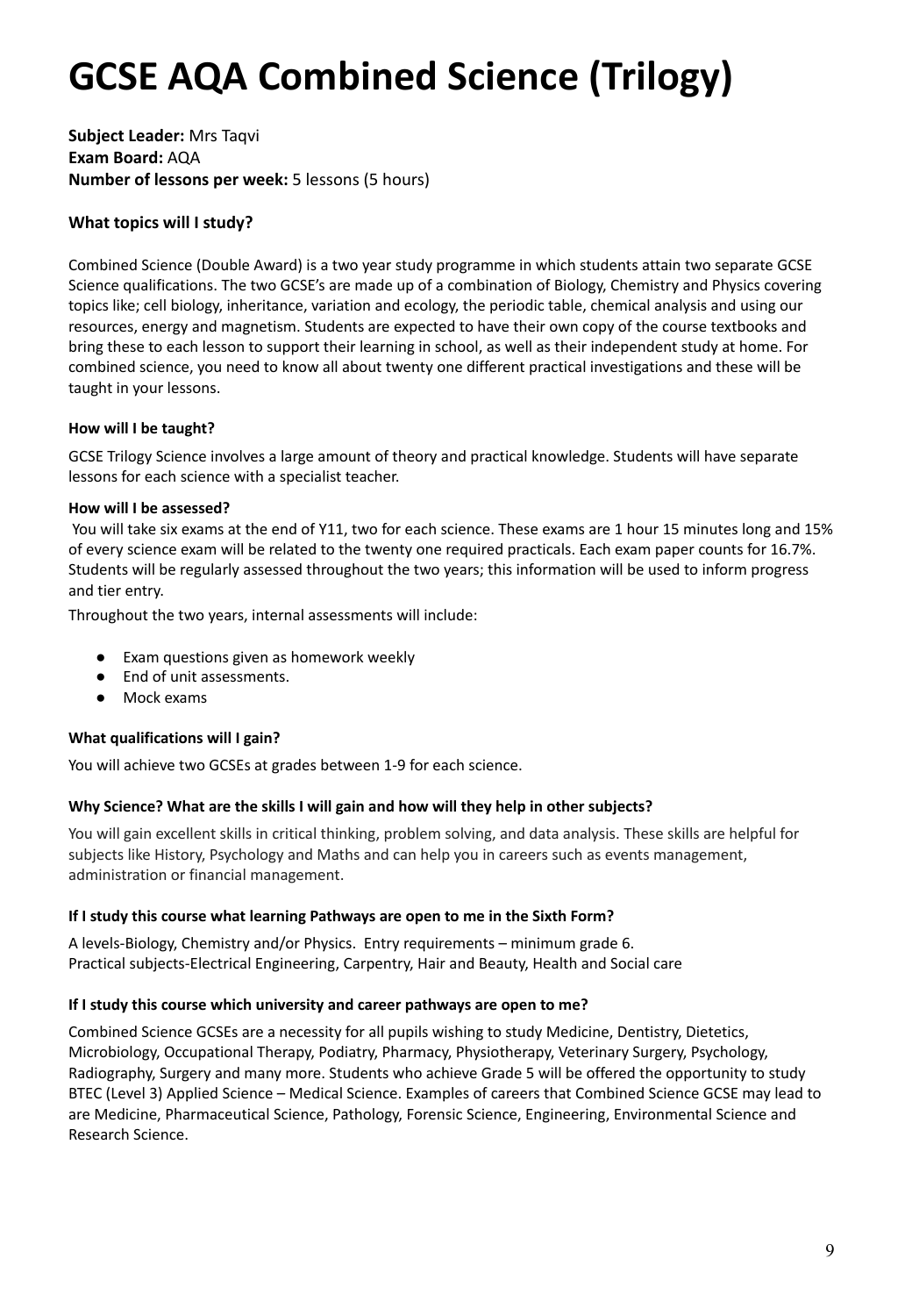# **OPTION SUBJECTS**

 $\blacktriangleright$ tron S<sub>2022</sub>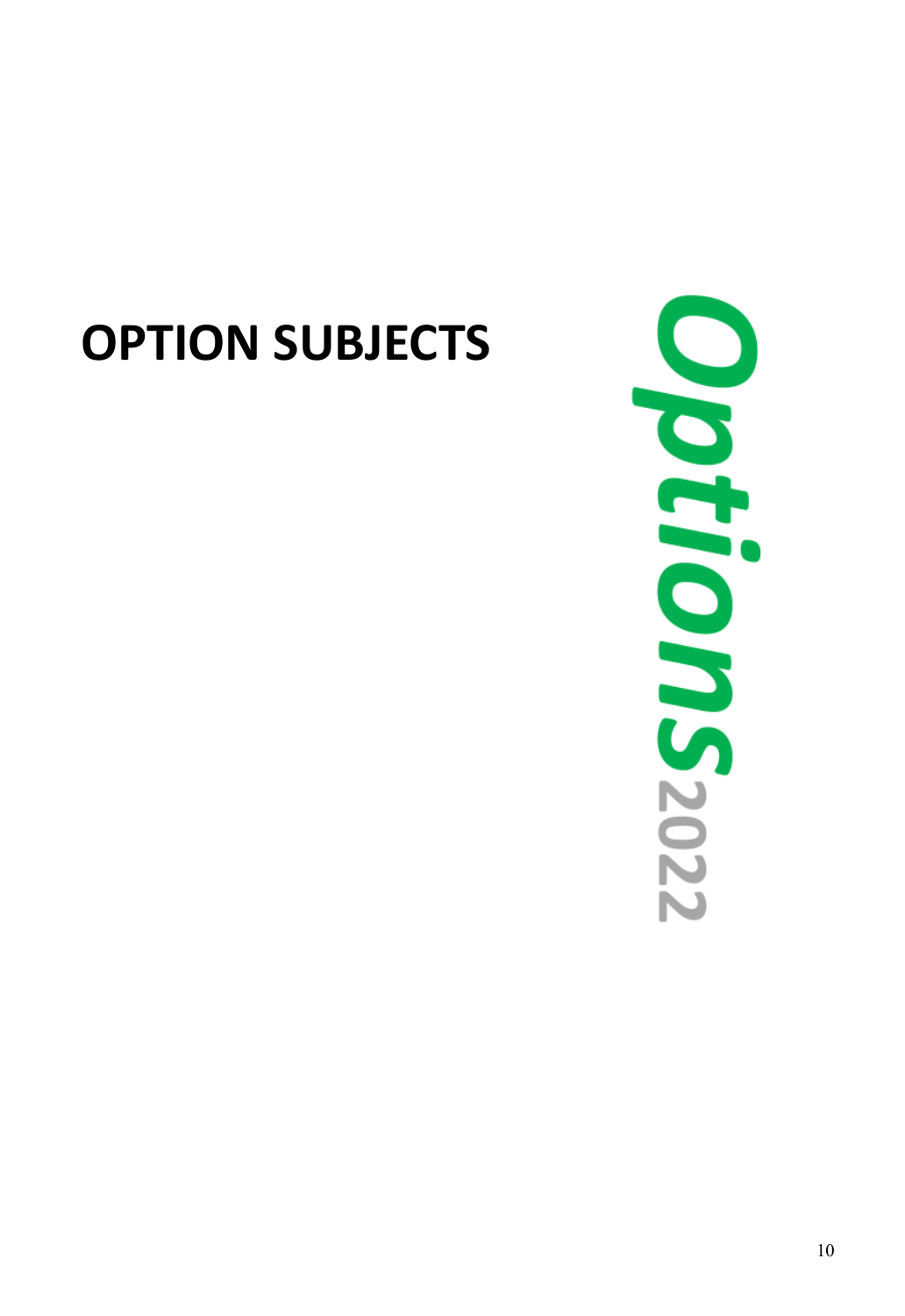## $EBacc$  Subjects

### **GCSE Geography \_\_\_\_\_\_\_\_\_\_\_\_\_\_\_\_\_\_\_\_\_\_\_\_\_\_\_\_**

### **Subject Leader:** Miss Charlery

**Exam Board:** AQA 8035 (9-1) **Number of lessons per week:** 3 lessons (3 hours)

### **What can I expect to study within this course?**

Geography is a rigorous academic subject which requires you to have the desire to study. You will learn about real world issues including how our planet affects the way we live and how the way we live affects our planet.

You will study the following Units:

### *Unit 1: Living with the Physical Environment (35% of GCSE – 90 minute exam)*

- Topic 1: The Challenge of Natural hazards (Plate Tectonics / Extreme Weather / Climate Change)
- Topic 2: The Living World (Ecosystems / Rainforests / Deserts)
- Topic 3: Physical Landscapes in the UK (Coasts / Rivers / Glaciers)

### *Unit 2: Challenges in the Human Environment (35% of GCSE – 90 minute exam)*

- Topic 4: Urban Issues and Challenges (Mega cities / Sociology / Sustainability)
- Topic 5: The Changing Economic World (Population / Development / Economics / Globalisation)
- Topic 6: The Challenge of Resource Management (Food / Water / Energy)

### *Unit 3: Geographical Applications (30% of GCSE – 75 minute exam)*

- Topic 7: Issue Evaluation (Booklet sent 12 weeks before exam)
- Topic 8: Fieldwork (Based on 2 fieldtrips 1 Physical & 1 Human)
- Topic 9: Geographical Skills (Cartographic, Graphical, Numerical and Statistical Skills)

### **How is the course assessed?**

There will be 1 exam for each unit. The exam includes multiple-choice questions / short and long open response questions / calculation-type questions/ 9 mark extended questions.

### **What fieldwork opportunities are there?**

Unit 3 requires students to undertake 2 main field trips, one based on a human geographical enquiry and the other into a physical geographical enquiry.

### **What skills will I develop?**

Geographical skills are in demand by employers. Through this course you will develop your ability to:

- Work with data and statistics, to see patterns in it and make decisions.
- Investigate and present your findings through research.
- Choose, interpret, analyse and evaluate key data and information.
- Provide clear balanced arguments explaining contrasting viewpoints.
- Make decisions based on factual and inferred evidence.

### **What possible career paths may this subject be helpful with?**

Geography is one of the facilitating subjects for entry to university. This means that studying geography will give you the best possible choice of courses at the best universities. As a result it will open an incredible number of doors to future employment. It is also a helpful GCSE for those who wish to pursue alternative careers. Geography graduates go into banking, economic analysis, engineering, architecture, international aid, the energy sector,, town planning, surveying, policing, politics, construction, film and television, media, journalism and estate agency amongst many other careers.

 $\Box$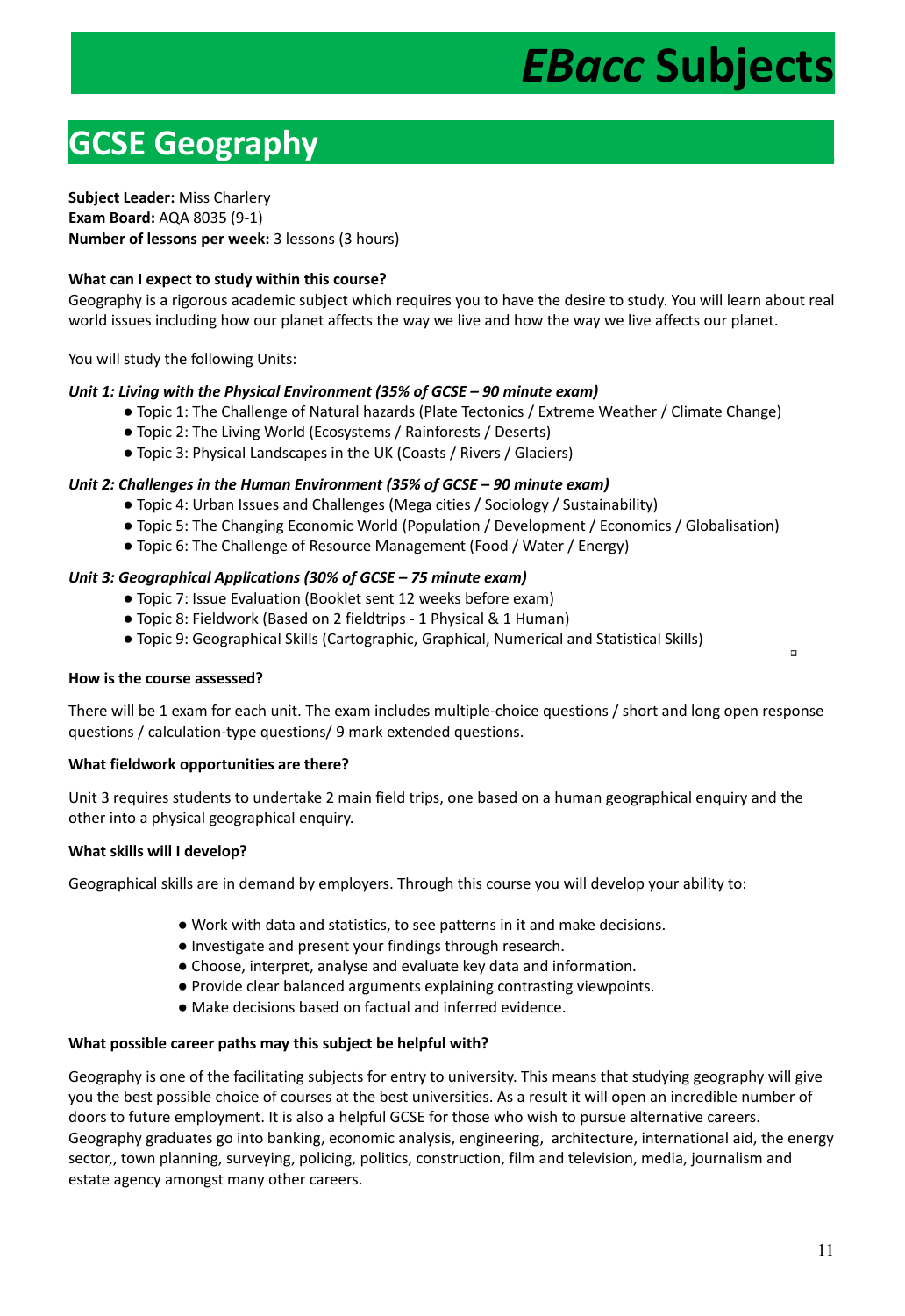### **GCSE History \_\_\_\_\_\_\_\_\_\_\_\_\_\_\_\_\_\_\_\_\_\_\_\_\_\_\_\_\_\_\_**

**Subject leader:** Ms A Mirza **Exam board:** AQA (9-1) **Number of lessons per week:** 3 lessons (3 hours)

### **What can I expect to study within this course? How is the course assessed?**

Paper 1: (Examination 50%) **Germany 1890-1945**: Democracy and dictatorship & **The Cold War:** Conflict and tension, 1945-1972 Paper 2: (Examination 50%) **Britain**: Migration, empires and the people: c790 to the present day & **Elizabethan England**, c1568–1603

### **What skills will I develop?**

To be successful on the GCSE History course you should have a desire to study and most importantly, question the past and the way it has been interpreted.

By studying History you will develop important skills such as:-

- The ability to clearly express arguments both through debates and written essays.
- The ability to investigate and present your findings through research.
- The skills to question sources of information and be able to use evidence to support arguments for why the past is interpreted in different ways.
- You will develop your ability to explain, evaluate and analyse concepts such as causes & consequences.
- You will develop your ability to explain, evaluate and analyse continuity and change over time.

### **What possible career paths may this subject be helpful with?**

History qualifications will not just help you become a teacher or an archaeologist. History is one of the most respected GCSE, A Level options- as indicated by the Russell Group (the top 24 universities in the UK)

Historians develop skills of enquiry, debate and analysis. If you study the subject you can go into jobs that need these, such as:

- Law
- Journalism
- Politics
- Policing
- Teaching
- Professional research
- The Media
- Intelligence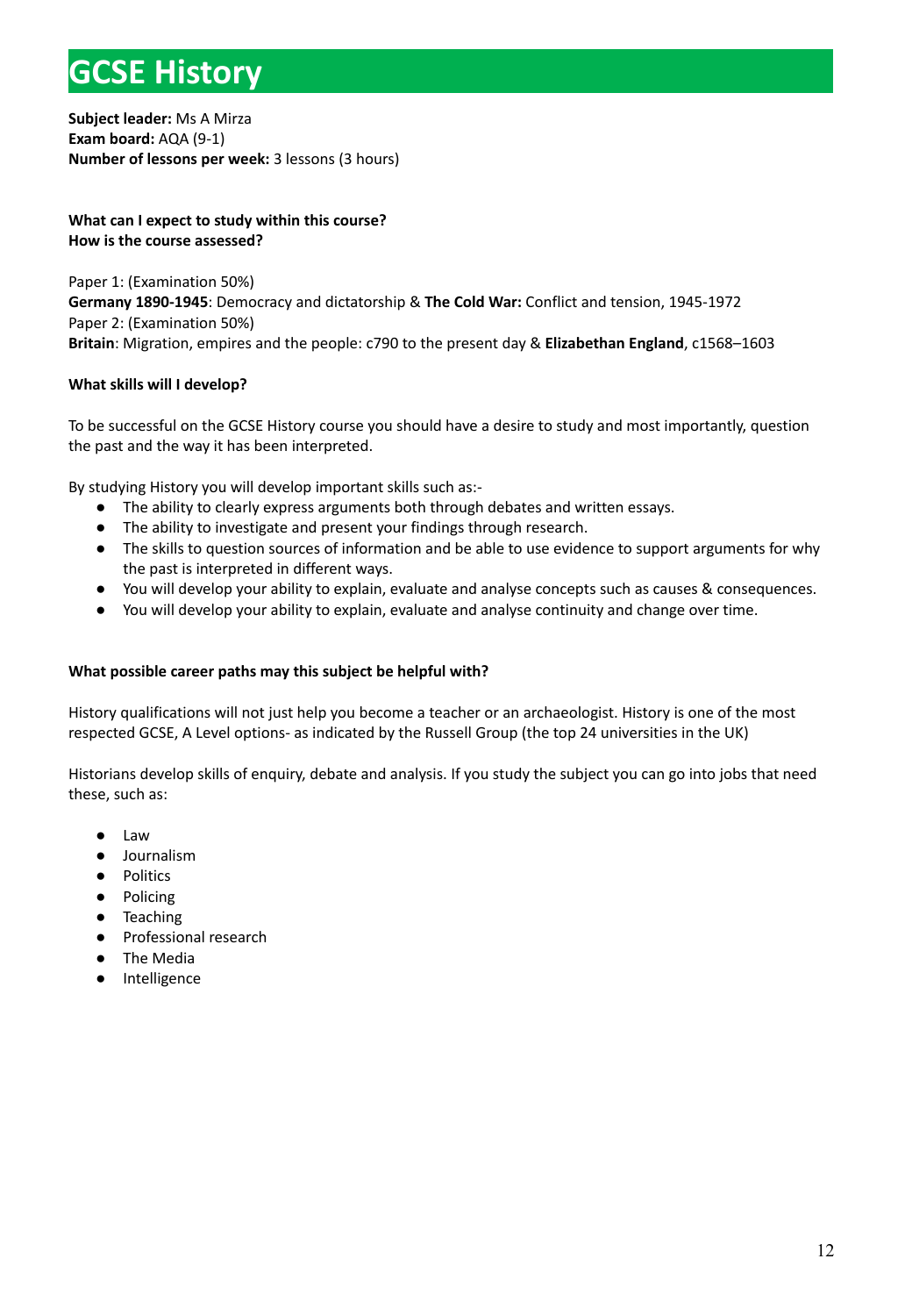### **GCSE MFL French/Spanish \_\_\_\_\_\_\_\_\_\_\_\_\_\_\_\_\_\_\_\_**

**Subject Leader:** Mr N. Castillo Acosta **Exam Board:** Edexcel (9-1) **Number of lessons per week:** 3 lessons (3 hours) +1 booster session fortnight (if required; lunch time)

### **What can I expect to study within this course?**

If you enjoy communicating with other people, finding out how language works and learning about different countries and cultures, studying GCSE French or Spanish is an excellent choice for you. You will learn to understand a lot more French or Spanish when you hear it or read it and be able to speak and write with more confidence.

- You will be able to share your interests, ideas and opinions with others who speak French or Spanish.
- You will learn about the countries where French or Spanish is spoken.
- You will learn many skills which are useful in a wide range of future careers, such as the ability to communicate clearly and being confident about speaking in public.

### **How is the course assessed?**

Pupils will be assessed in the following skill areas at the end of the two year course:

- **Listening** to practise understanding spoken French/Spanish in a variety of different contexts.
- **Speaking** to practise communicating with French/Spanish speakers both at home and abroad.
- **Reading** to practise understanding a wide range of texts in French/Spanish such as magazine articles and information found on the internet.
- Writing to practise producing your own texts in clear and accurate French/Spanish.

### **What skills are necessary for this course?**

Students in the Languages department are encouraged to be independent learners. We use a range of ICT resources to ensure progress and we base our everyday practice in Project Based Learning, Comprehensible Input, Gamification and Creativity:

- Having demonstrated commitment and responsibility during the KS3 years, passing the End of KS3 test with at least a Secure+ grade; this must include the same level of proficiency in writing and speaking.
- An ability to work independently and in groups is essential.
- Responsible for delivering work and projects on time.
- Commitment and engagement are key to progress in the acquisition of a foreign language.

### **What possible career paths may this subject be helpful with?**

- Colleges may require pupils to have a language in order to obtain a place on more popular courses.
- You will add an international dimension to your CV.
- You will create greater opportunities for yourself to work abroad or for companies in the UK with international links.

Using your languages at work doesn't mean being a teacher, translator or interpreter (although these jobs make for an extremely interesting career). It can mean working in one of many industries such as business, government, creative and media, engineering, event management, financial services, hair and beauty, health, medicine and social care, law, marketing, retail, travel and tourism and technology.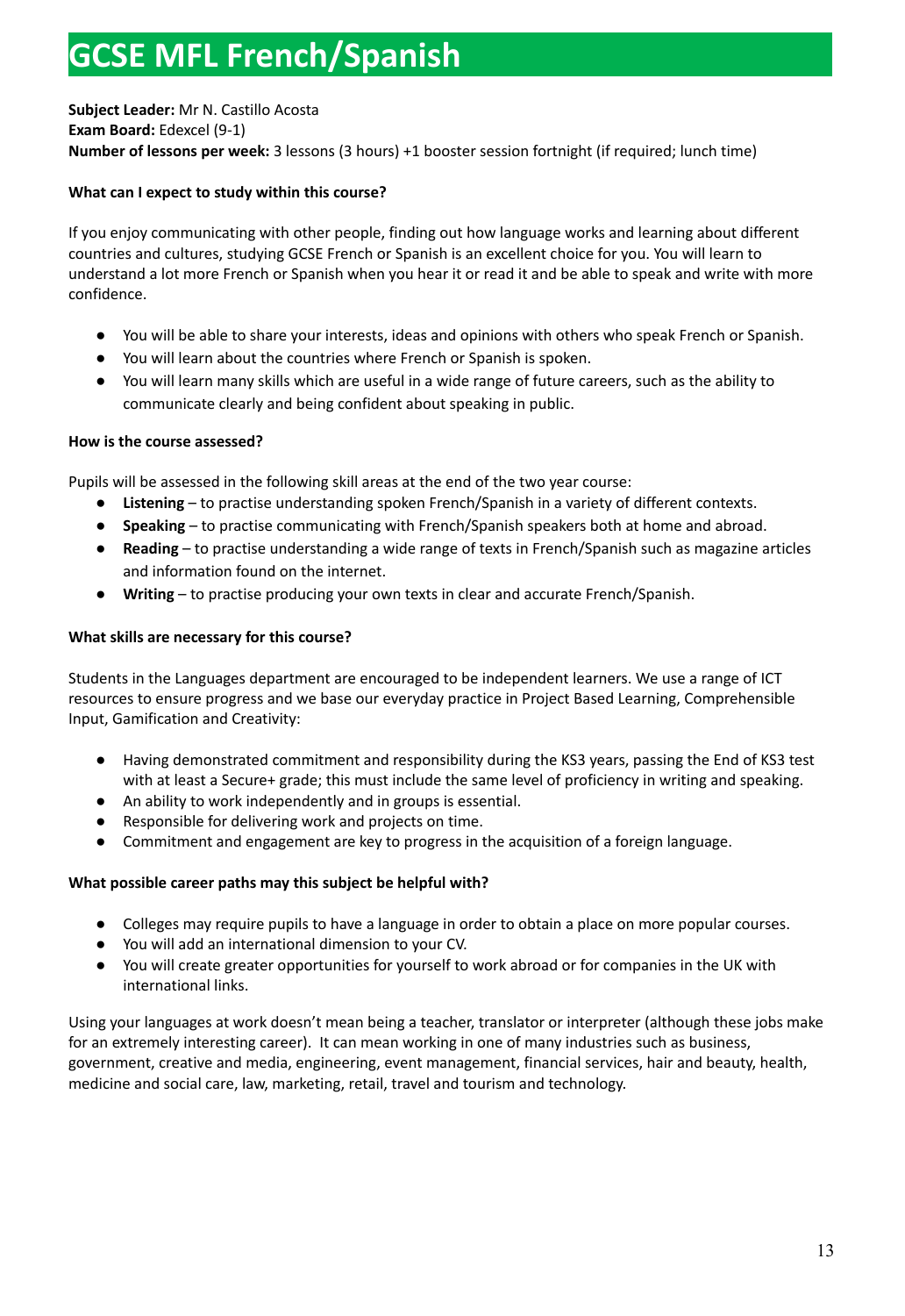## **\_\_\_\_\_\_\_\_\_\_\_\_\_\_ Creative Subjects**

### **GCSE Art & Design**

**Subject Leader:** Mr Brotherhood **Exam Board: Edexcel Number of lessons per week:** 3 lessons (3 hours)

### **What can I expect to study within this course?**

GCSE Art & Design is a practical course where you will develop your drawing, painting and 3D modelling skills. You will learn how to use a wide variety of art techniques including print-making, using clay & photography. You will also learn other essential skills in Art & Design including, how to analyse and write about artists and designers work and how to develop ideas in response to your own 'Picture Research'. You will start the project from a common theme and are expected, with support, to develop your own ideas and responses to the themes. Last year's themes included Surfaces, Machines, Inspired by Language and Portraiture.

### **How is the course assessed?**

The GCSE is assessed by whole projects. There are two projects of coursework and one project that becomes part of the exam. Students are marked between Grade 9 – 1, for coursework & exam. Students will start their coursework immediately on starting the course, which includes all homework. The projects are assessed against 4 main objectives:

- 1. Recording (drawing and painting).
- 2. Artists Link (using the work of artists and designers to help you develop ideas).
- 3. Experimenting with media (being inventive with 2D & 3D media).
- 4. Final piece (creating a personal response to a theme).

### **What coursework do I have to do?**

Students will produce a portfolio of work consisting of 3 projects. The projects will include;

- Written research about art, artists & designers.
- Researching, collecting and annotating pictures
- Drawing from observation
- Experimenting with different art media
- Creating artwork in 2D, low relief & 3D
- Final piece

### **What skills will I develop?**

- Skill in drawing and painting
- Skill in visual literacy How to read pictures.
- Skills in using art & design techniques like; composition and mark-making to communicate your own ideas.

### **What possible career paths may this subject be helpful with?**

- A-levels in Art & Design
- BTEC National Award/Certificate/Diploma in Art & Design
- Apprenticeship programmes in Design

What possible careers may this qualification help me become? London is the capital of the creative industries. **Top 14 employment opportunities;** Graphic Designer, Web Designer, Product design, Photography, Fashion design, Architecture, Animator, Ceramicist, Illustrator, Picture researcher, Prop maker, set builder and researcher in Films.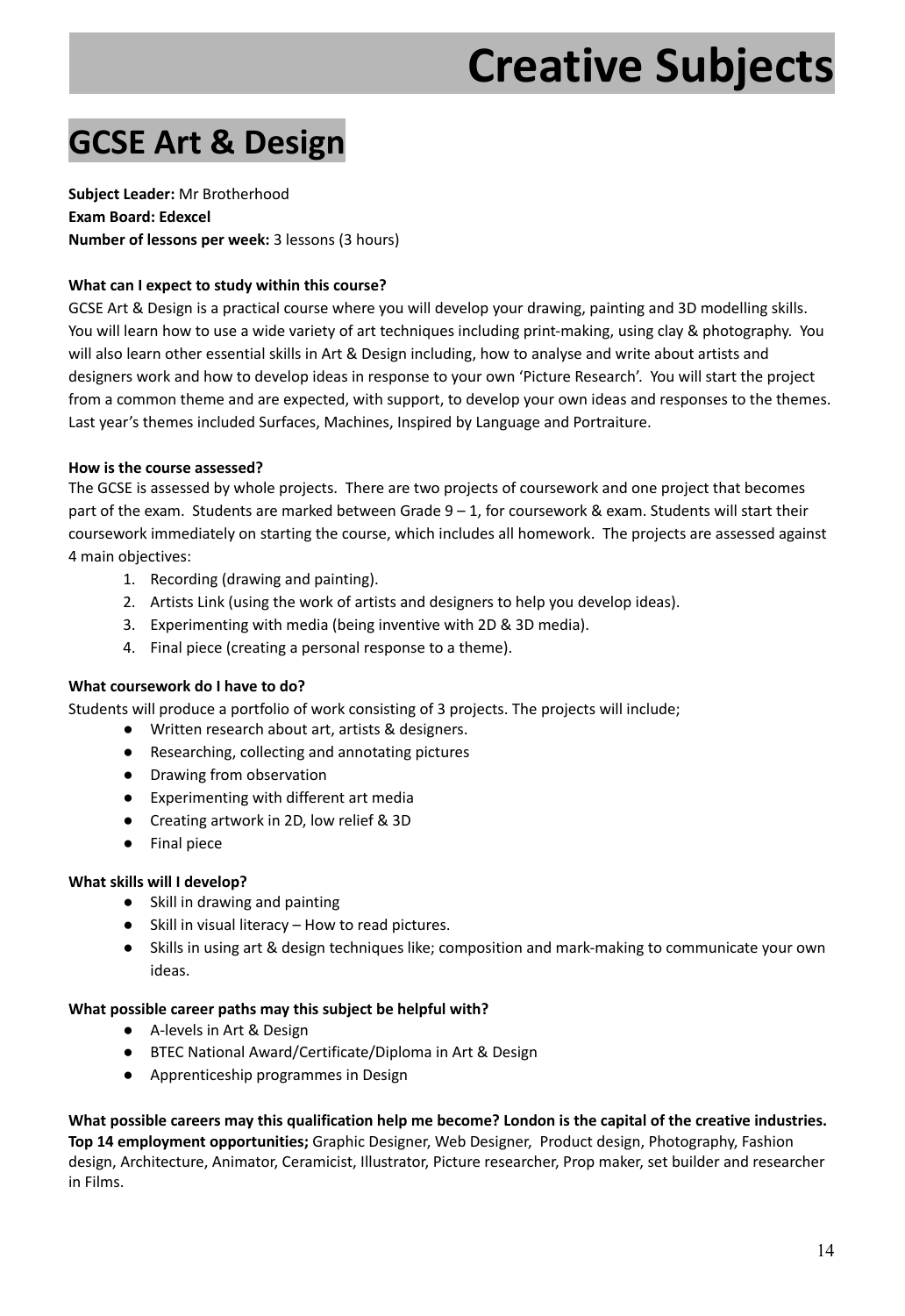### **GCSE Dance**

**Subject Leader:** Ms Stephanou **Exam Board:** AQA **Number of lessons per week:** 3 lessons (3 hours)

### **What can I expect to study within this course?**

The GCSE Dance course focuses on the aesthetic and artistic qualities of dance and the use of movement to express and communicate ideas and concepts through performance, choreography and critical appreciation. The study of eight selected professional dance works provides the context for learning through performance, choreography and critical appreciation and enables students to experience different cultural influences and styles of dance. This also enables students to develop a broad vocabulary and enrich their own artistic creativity. The course is split into 60% practical and 40% theory with the two components.

### **How is the course assessed?**

All components of the course will be internally assessed by the class teacher through controlled assessments and will be externally assessed on the day of their exam by an external examiner.

**Component 1 – Performance 30%**: Students will be assessed on their performance and your interpretation of a set phrase. Students will also be assessed on their ability to perform in a group. Students are assessed on their physical competence and effectiveness as performers and their knowledge of safe working practice. This controlled assessment will be filmed and assessed by an external examiner.

**Component 1 –Choreography 30%**: Solo composition-Students are assessed on their ability to choreograph a solo dance through the use of action, space and dynamics in response to a selected stimulus. This exam will be filmed and assessed by an external examiner. Students will have to complete a choreographic log throughout the two year duration of the course for this unit and a programme note.

**Component 2 - Critical Appreciation of Dance 40%:** Students will have an in depth study of six different professional Dance works from pioneering choreographers. Students will learn to appreciate dance in a range of different styles ranging from; street dance, ballet, contemporary, inclusive dance and cultural dance.

### **What coursework do I have to do?**

Choreography component is the only coursework that students have to complete as they are expected to work on this outside of their directed learning hours.

### **What skills are necessary for this course?**

- The course builds on the knowledge, understanding and skills established in Dance at Key Stage 3.
- It will give you exciting opportunities to be involved in a number of dance performances as well as working with external choreographers.
- **•** You should have an interest in and a strong appreciation for dance as well as enjoying being active.

### **What possible career paths may this subject be helpful with?**

- As well as being the ideal preparation for the A Level Dance course, GCSE Dance allows for progression to related vocational qualifications, such as BTEC Dance and diplomas in the Performing Arts sector.
- Dance provides you with the skills that will benefit all areas of your life and your future. It builds confidence, creativity, social, physical and organisational skills, as well as providing you with the foundations to enter a career in the Performing Arts.
- Progression in Dance Science and Sports Science.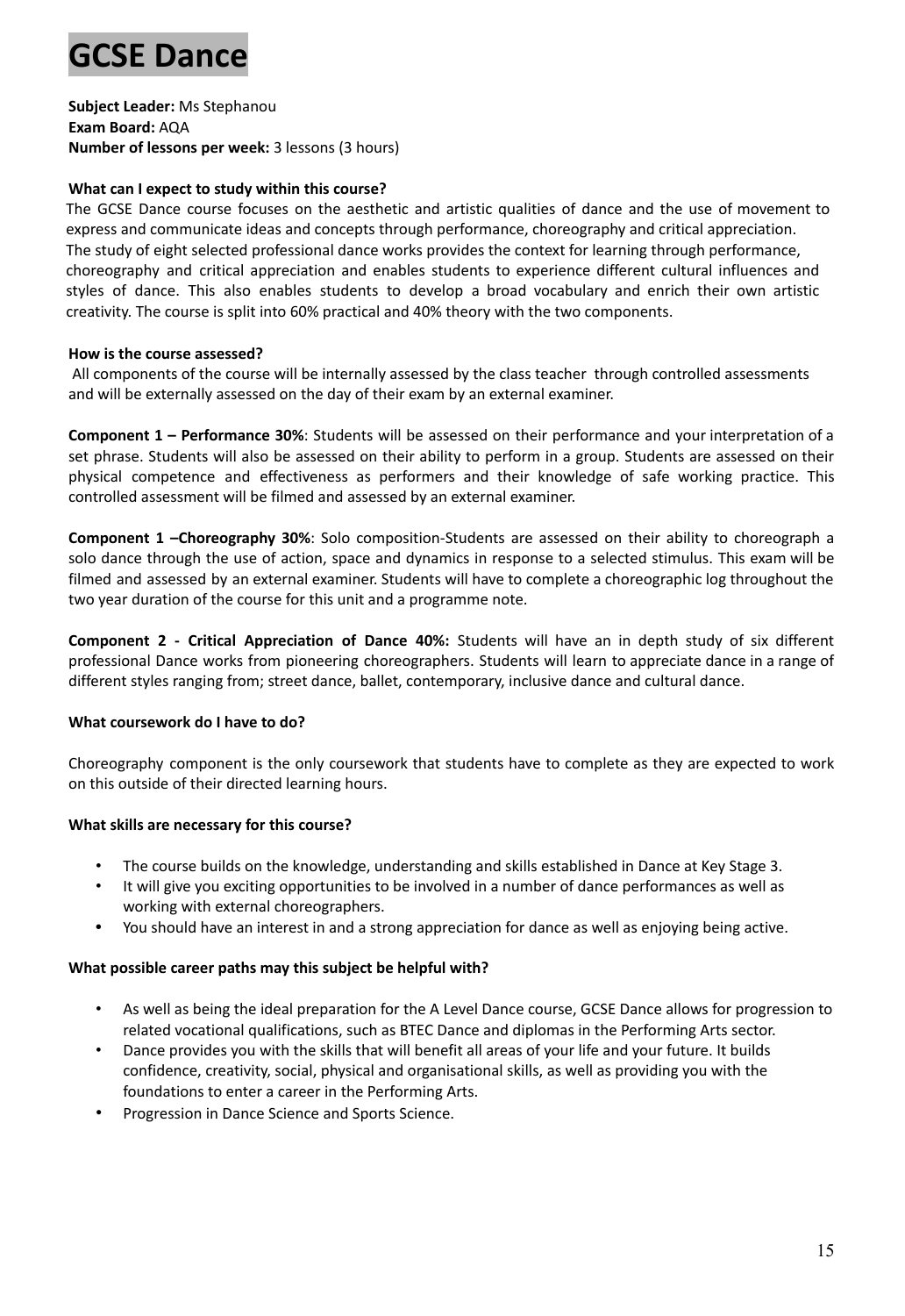### **GCSE Design Technology**

**Subject Leader:** Mr Bethell **Exam Board:** AQA **Number of lessons per week**: 3 lessons (3 hours)

### **What can I expect to study within this course?**

GCSE in Design Technology is a practical, work-related course. Students learn by completing a project based on a realistic, viable product. The course introduces and prepares students to "good design" and designers as well as links to further study and employment and provides a good basis to go on to more advanced work-related qualifications. This qualification is widely recognised by employers and colleges.

### **How is the course assessed?**

50% coursework (35 hours controlled assessment) 50% exam (2 hours written paper)

The units are assessed internally by the classroom teacher. Set tasks are given and based on practical and written tasks taught in the context of commercial products. Learning will also be continually assessed throughout the course.

### **What coursework do I have to do?**

Students will produce a portfolio of work leading to the design and manufacture of a final product. This will represent 50% of their final grade level. Areas of focus are:

- Investigating the design context: Design context, existing products, analysis ,Design criteria, target market.
- Development of design proposals: Design ideas, development, modelling, materials, manufacturing specification.
- Making/Manufacture: Making skills, selection of tools and technologies, level of demand, quality control.
- Commercial viability.
- Testing and evaluating: Design criteria, modifications.
- Communication: Clarity, spelling and grammar.

### **What skills are necessary for this course?**

- Commitment to work.
- Good communication.
- Ability to work independently.
- Being able to solve problems.
- Independent enquiry and investigation.

### **What skills will I develop?**

- Creativity and innovation.
- Designing products to meet the needs of clients, users and consumers.
- Analysis and evaluation of product designs.
- Drawing and presentation of ideas.

### **What possible career paths may this subject be helpful with?**

Product Design, Graphic Design, Fashion Design, Architecture, Engineering.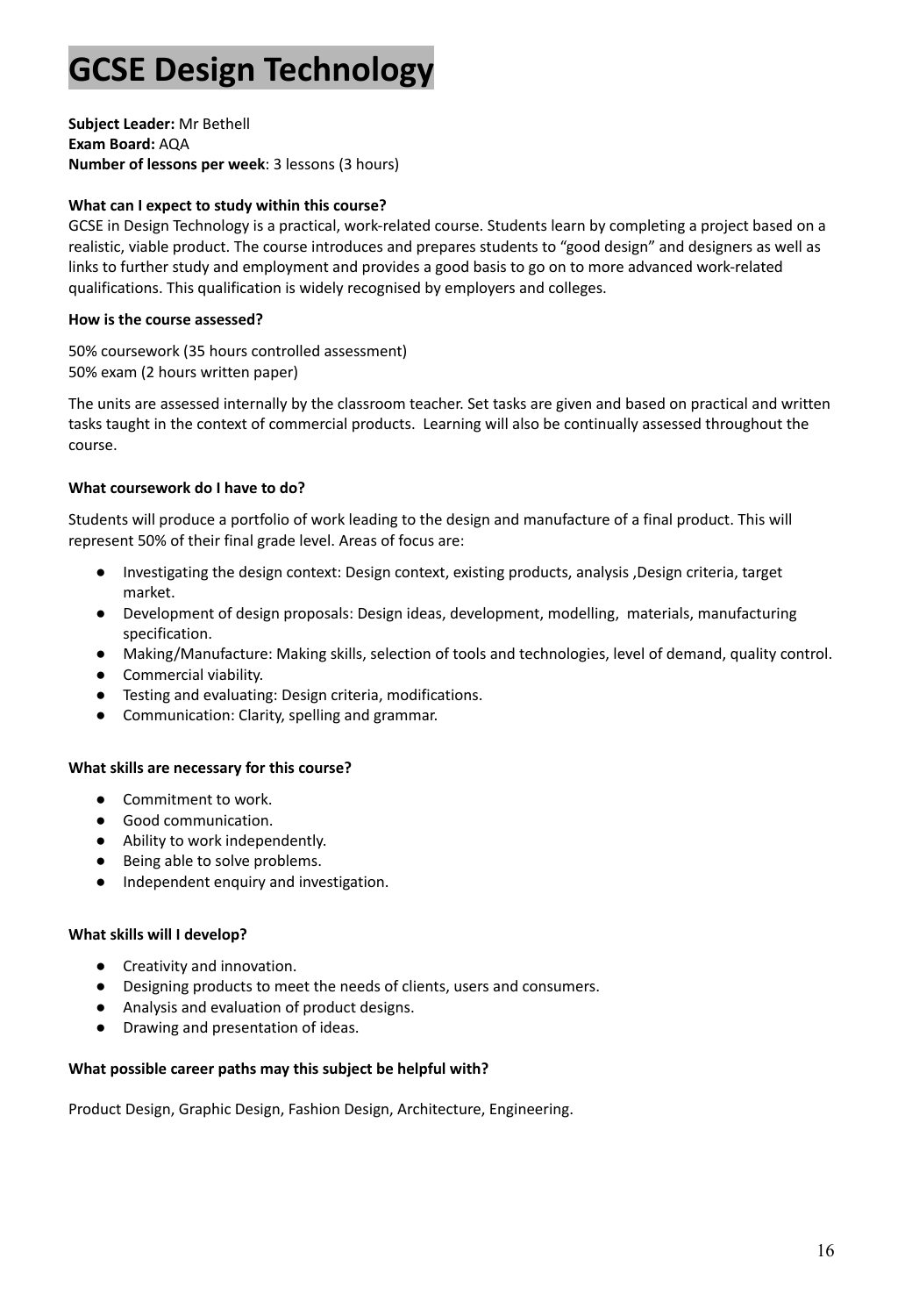### **GCSE Drama**

**Subject Leader:** Mrs Harris **Exam Board:** AQA **Number of lessons per week:** 3 lessons (3 hours)

### **What can I expect from this course?**

Drama is a practical course where you will learn how to: create interesting and original characters, devise your own performances and look at different ways of performing scripts through the study of different theatre practitioners. Throughout the course we aim to develop your vocal and physical skills as a performer as well as develop your confidence. You will also develop your writing skills; learning how to effectively evaluate and analyse your work and the work of others in lessons, as well as evaluating the technical elements that are used in live theatre performance.

### **How is the course assessed?**

GCSE Drama is divided into 3 Components

- **Component 1: Written Exam -** Pupils will be studying a play text throughout Years 10 and 11. These will be practical lessons as well as theory lessons. This unit will be assessed as a written exam. The purpose is to develop the pupils' understanding of how to take a play in its written form to its practical realisation on the stage. **40%**
- **Component 2: Devising** Pupils will be devising an original piece of Drama from a range of stimulus. They will also be asked to produce a written portfolio of their rehearsal process. The devising process is supported by a performance of their play, marked internally. The purpose of this unit is to develop the pupils' creative, devising and directorial skills and also the pupils' ability to produce original Drama. **40%**
- **Component 3: Script** Pupils will be given a play text to study. Pupils will choose two extracts from the play and the performance of these extracts will be performed to a visiting examiner. The purpose of this unit is to develop the pupils' acting skills. **20%**

### **What skills are necessary for this course?**

- Commitment to work.
- Good communication skills.
- Ability to work independently.
- Ability to be a supportive and kind team member.
- **●** Ability to think creatively.

### **What skills will I develop?**

- Performance skills through the development of both your voice and body.
- Being creative and innovative when developing characters.
- How to devise your own plays from various stimuli.
- How to evaluate and analyse performance work.

### **What possible career paths may this subject be helpful with?**

As well as acting there are hundreds of offstage jobs in theatre, T.V. and film such as marketing, wardrobe manager and machine operators. In fact there is a shortage of people to work offstage and backstage. The skills developed through studying Drama, such as verbal communication, discipline and attention to detail support pupils in a wide range of career paths including Barrister, Wedding planner and Broadcast journalist.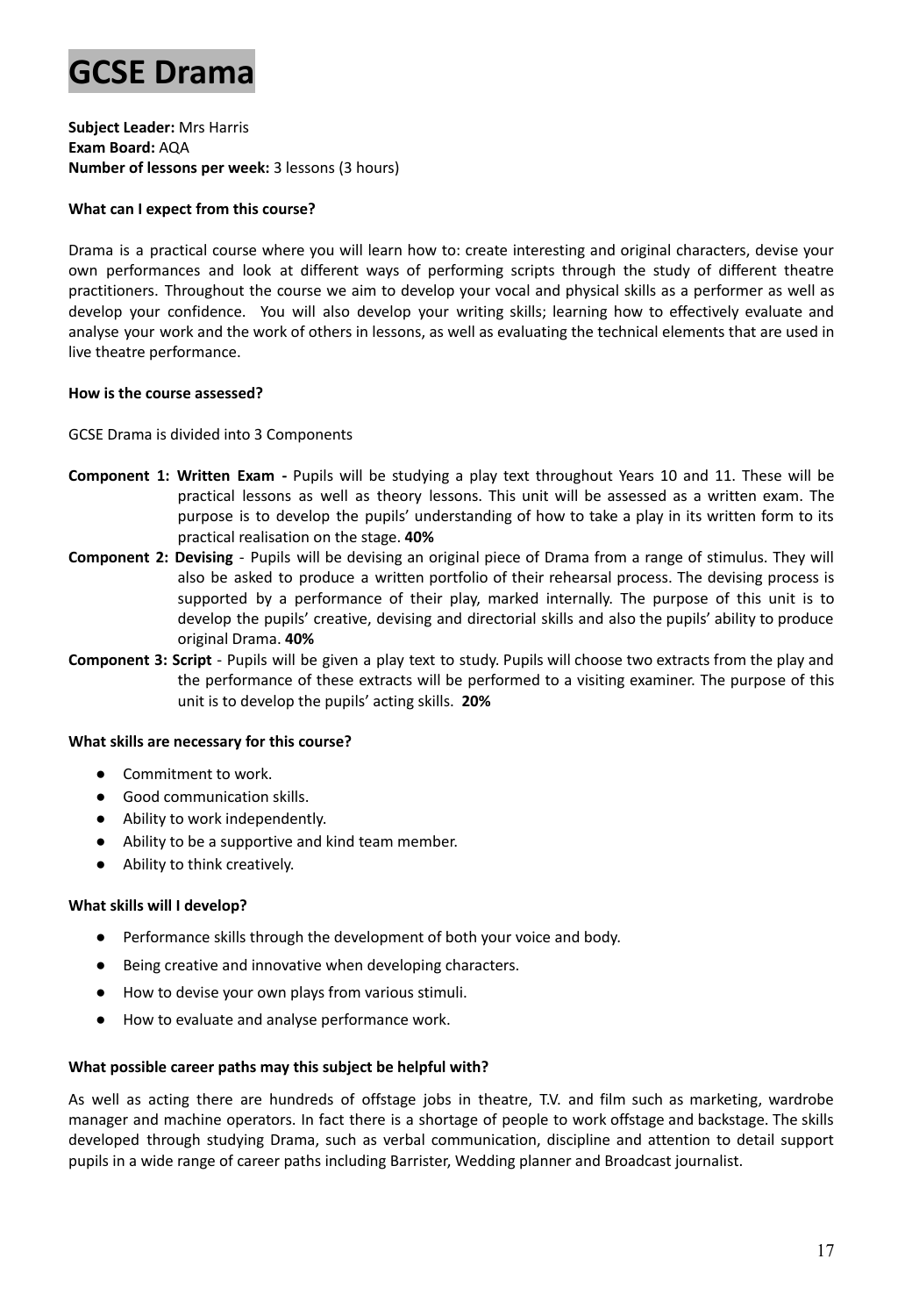### **GCSE Media Studies**

**Subject Leader:** Ms C.Brennan **Exam Board:** Eduqas (WJEC) (9-1) **Number of lessons per week:** 3 lessons (3 hours)

### **What can I expect to study within this course?**

GCSE Media Studies students can expect to cover a range of popular media. Through this, they develop an understanding of how media can influence both individual and public opinion. They will also gain knowledge and understanding in the following sectors:

- 
- Film Online, social and participatory media
- Radio Video games
- Newspapers Music video
	-
- Magazines Television • Advertising and marketing
	-

### **How is the course assessed?**

Students complete one piece of coursework and two exams over Years 10 and 11.

### **Non-exam assessment: Creating a Media Product (Coursework) • 30% of GCSE**

Students are set a brief by Eduqas and have to plan, develop and create either a print or a moving image media product. Students will need to submit a Statement of Intent (a 250 word outline of how they intend to meet the brief) and a media product aimed at a specific audience.

### **Written Exam: Component 1 • 40% of GCSE**

### **Written Exam: Component 2 • 30% of GCSE**

Component 1 and 2 will look at the key media concepts and contexts and 15 Case Studies set by Eduqas, that students will study through Years 10 and 11. Students will look at the influence of the media, how people, places and events are represented through media texts, how media institutions influence the products they produce and how media texts targets and appeals to specific audiences.

### **What skills are necessary for this course?**

Students who are successful on this course are creative and will enjoy following current affairs, film, television, music and thinking about how these forms of media influence people. They will enjoy practical work but also learning how to analyse media in great detail. As Media Studies includes a large amount of analysis, students must have a good level in English (Master threshold or above) to meet the demands of the course.

### **What skills will I develop?**

- Production and editing skills.
- Practical skills through researching, planning and producing a media project of your own.
- Analytical skills will be developed and monitored throughout the course.
- Communication skills through working in production teams.
- Data analysis for identifying audience trends and consumer preferences.

### **What possible career paths may this subject be helpful with?**

GCSE Media students often choose to continue their studies at A Level/BTEC where many colleges offer Media, Film Studies or Animation. There are many excellent Undergraduate and Postgraduate Degrees available as well and, as a subject that develops both strong analytical skills and creativity, the study of GCSE Media can also support applications for degrees in other areas. There are a wide range of career opportunities for students who study Media. For further information, visit the Skillset website: <http://www.creativeskillset.org>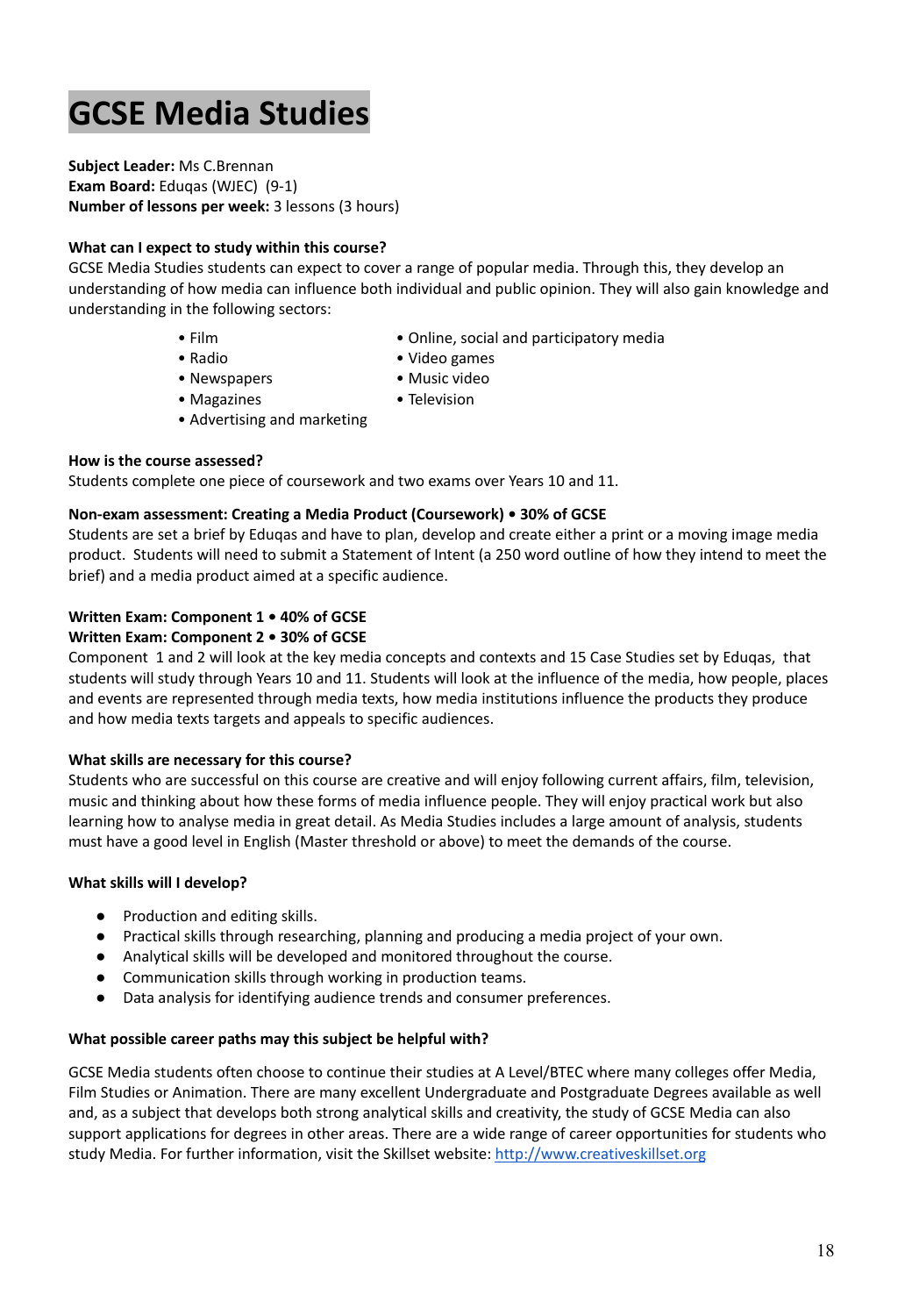### **BTEC Tech Award in Creative Media Production Level 2**

**Subject Leader:** Ms C. Brennan **Exam Board:** Pearson BTEC **Number of lessons per week:** 3 lessons (3 hours)

### **What can I expect to study within this course?**

Over Years 10 and 11, BTEC students can expect to cover key theoretical concepts that underpin media products such as film, TV, print, video games, music videos, social media, radio, newspapers, magazines and advertising and marketing and show their understanding of how these media products are put together. They will also acquire vocational skills through practical workshops and technical masterclasses and will be expected to showcase the practical skills they have developed over the two years by creating media products as part of their final assessment.

### **How is the course assessed?**

### **1. Exploring Media Products • 30% (Coursework)**

Students will develop their understanding of how media products create meaning for their audiences and will examine existing media products and explore media production techniques. This unit is internally assessed and students will need to complete a series of written assignments, presentations and worksheets to meet the assessment criteria for this unit.

### **2. Developing Digital Media Production Skills • 30% (Coursework)**

Students will develop practical skills and techniques in media production processes and research, develop, plan and produce a media product within the digital publishing sector. This unit is internally assessed and students will need to complete a research and pre-production portfolio, print media products linked to their research planning and review their strengths and areas of development.

### **3. Create a Media Product in Response to a Brief • 40% (Externally Assessed)**

Students will apply and develop their planning and production skills and techniques to create a media product in response to a client brief. The task will be set and marked by Pearson and completed under supervised conditions. The set task will be completed in 9 hours of supervised sessions in a period timetabled by Pearson.

### **What skills are necessary for this course?**

Students who are successful on this course are creative and will enjoy movies, television, music and thinking about how these forms of media influence people. They will enjoy practical work but also learning how to analyse media in great detail. As the study of media products includes a large amount of analysis, students must have a good level in English (Secure threshold or above) to meet the demands of the course.

### **What skills will I develop?**

- Production and editing skills.
- Practical skills through researching, planning and producing media projects of your own.
- Creative skills to develop and realise ideas.
- Analytical skills will be developed and monitored throughout the course.

### **What possible career paths may this subject be helpful with?**

Students might consider progression to A Levels as preparation for entry to higher education in a range of subjects or study of a vocational qualification at Level 3, such as a BTEC National in Media, which prepares students to enter employment or apprenticeships, or to move on to higher education by studying a degree in the media sector.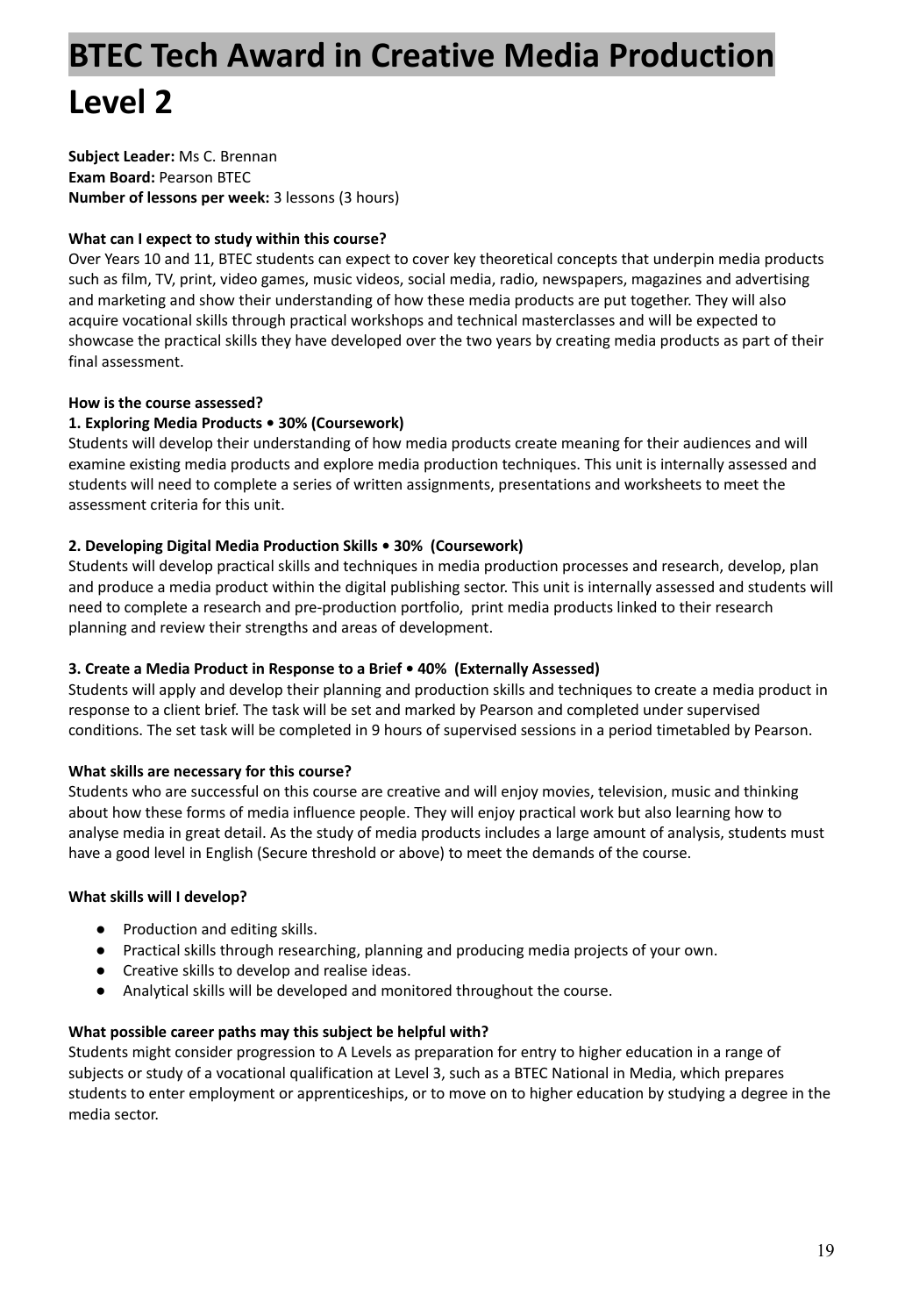### **GCSE Music**

### **Subject Leader:** Mr Jonathan Dow

### **Exam Board:** Edexcel

**Number of lessons per week:** 3 lessons (3 hours) plus 1 x 30 minute (1-2-1) instrumental lesson.

### **What can I expect to study within this course?**

GCSE music provides you with the opportunity to develop your skills as a Performer and Composer. You will also develop your knowledge and understanding of music history through the analysis and appreciation of "Set Works" covering Instrumental Music 1700-1820, Vocal Music, Music for Stage and Screen and Fusions.

### **How is the course assessed?**

### **Unit 1: Performing 30%**

- In this unit you are expected to demonstrate your skills as a performer. You are required to complete one solo and one ensemble performance.
- You can perform on any instrument and in any style.
- You will be assessed on the technical accuracy of your playing as well as the extent to which you give a musical and engaging performance.
- Both performances will be internally assessed and externally moderated.

### **Unit 2: Composing 30%**

- In this unit you will need to demonstrate your skills as a composer. You are required to complete two compositions. One of your compositions can be in a style of your own choice and the other must be completed in response to a composition brief set by Edexcel.
- You will develop your compositions using ICT (Bandlab and Ableton Live) and you will be expected to ensure that you submit high quality recordings of your finished work.
- You will be assessed on the material that you choose, how you develop your ideas, your use of structure, melody, rhythm and texture and your ICT skills.
- Both compositions will be internally assessed and externally moderated.

### **Unit 3: Listening & Appraising (40%)**

- In this Unit you will study 8 Set Works.
- You will be expected to be able to describe the Set Works in detail demonstrating musical understanding and using a wide range of subject specific vocabulary.
- You are also expected to develop your musical appreciation through wider listening around each of the set works.
- At the end of the course you will take a 1hr 30 min externally assessed listening exam that tests your knowledge and understanding of the set works.

### **What skills are necessary for this course?**

- The most important requirements for GCSE music are a love of music, the courage to experiment and be creative and the discipline and resilience to work on something until it is perfect.
- If you already play an instrument or sing regularly this can of course be an advantage but the determination and ambition to learn an instrument are every bit as valuable.

### **What possible career paths may this subject be helpful with?**

- If you enjoy and are successful in the GCSE Music course then you could consider studying for an A level in Music or Music Technology.
- If you would like to work within the music industry as a performer, composer, producer, promoter or manager then GCSE music will almost certainly be your first step on this incredibly exciting, but of course, challenging journey.
- Music is a creative subject and therefore studying it at GCSE will be extremely beneficial and could even make you a stronger applicant for a huge range of careers. Remember "Logic will get you from A to B. Imagination will take you everywhere" *Albert Einstein*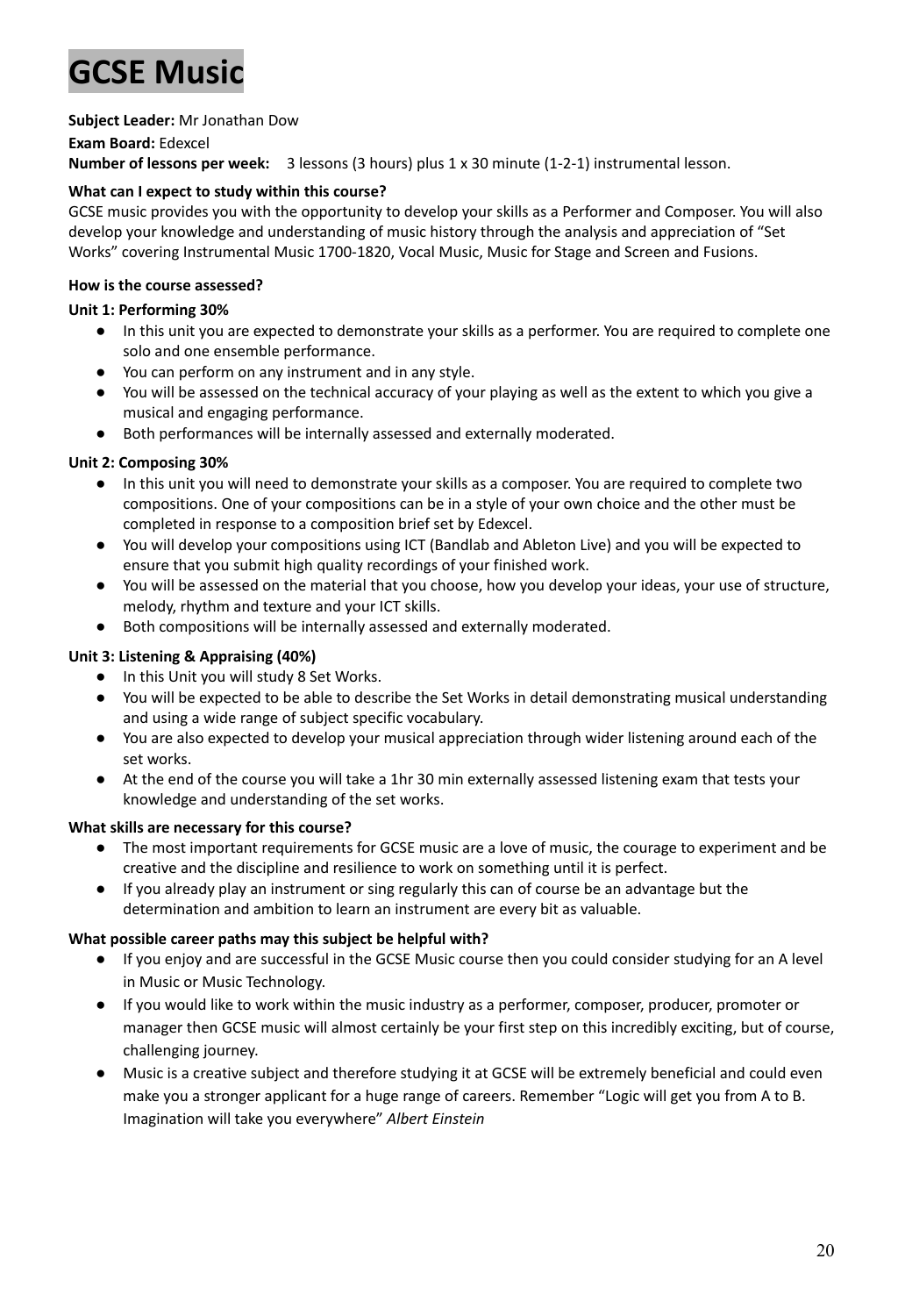# **\_\_\_\_\_\_\_\_\_\_\_ Non Creative Subjects**

### **GCSE Computer Science**

**Subject Leader:** Mr A Naidoo **Exam Board: OCR Number of lessons per week : 3 lessons (3 hours)**

### **Why Computer Science?**

Take a look at the world around you. How close to a computer are you? When was the last time you used one? Life without computers is almost unimaginable. The power of computers is utilised in all areas of life, from medicine to space exploration. Computer Science goes way beyond just writing code. Steve Jobs (Apple Co-Founder) once remarked:

### "Everybody in this country should learn how to program a computer... because it teaches you how to think". *Steve Jobs (Apple Co-founder)*

By studying this highly valued subject you will develop the skills and knowledge to give you that competitive advantage in any future career. You will develop computational thinking skills such as analysis, decomposition, logic and algorithmic thinking.

### **What will you learn?**

Computer Science is an intellectually challenging yet very practical and rewarding subject. It is an intensely creative subject where you can apply the knowledge and skills learned in the classroom in exciting and inventive ways.

### **You will learn to:**

- Think creatively, innovatively, analytically, logically and critically.
- Apply the principles of computer science, including abstraction, decomposition, logic and data representation.
- Analyse problems in computational terms and solve them by designing, writing and debugging programs.
- Apply mathematical skills relevant to computation.

### **How will you be assessed?**

You will be assessed by two written exams.

- 1. Computer Systems (50%)
- 2. Computational thinking, algorithms and programming (50%)

### **Is this GCSE for you?**

We highly encourage students who want to pick it to be in either set 1 or 2 in Maths.

Computer Science is at the centre of a STEM (Science Technology Engineering and Maths) education. Studying this subject will give you a real advantage in today's technology driven world. You will make the leap from using other people's software to being able to design and create your own. Maybe you could invent the next Facebook or Snapchat? GCSE Computer Science will give you the skills to become a Technology Entrepreneur…but even more than this, it will give you the skills you need for any career because Computer Science teaches you how to think.

### **What skills are necessary for this course?**

- Master threshold in Maths and English by the end of Year 9.
- Commitment to hard work.
- Ability to work independently.
- Being able to solve problems.
- Be able to work under pressure.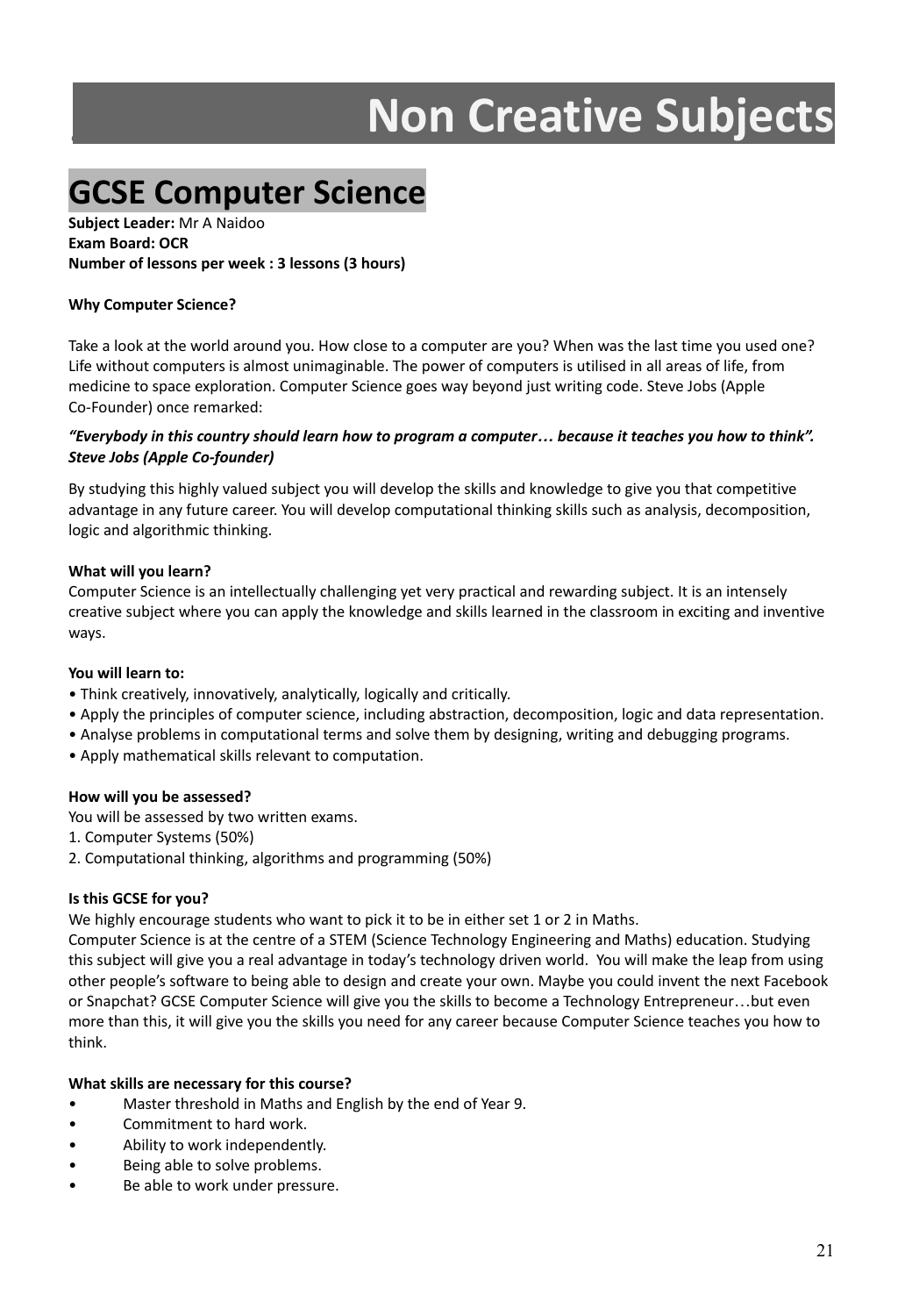### **GCSE Physical Education and BTEC Level 2 Sport**

**Subject Leader:** Mr Panayiotou **Exam Board: OCR** (GCSE PE) or **BTEC** (Sport) **Number of lessons per week:** 3 lessons (3 hours)

If you choose PE we will decide which course to put you on so that you can get the highest grade possible. The GCSE PE is more suited to pupils who are very good practically as well as in exams. The BTEC course is more suited to pupils who perform better through completing coursework as opposed to a final examination.

### **What can I expect to study within this course?**

| <b>GCSE Physical Education</b><br>1.                                                                                                                                                                                                                                                                                                                                                                                                       | 2. BTEC SPORT                                                                                                                                                                                                                                                                                                                                                                 |
|--------------------------------------------------------------------------------------------------------------------------------------------------------------------------------------------------------------------------------------------------------------------------------------------------------------------------------------------------------------------------------------------------------------------------------------------|-------------------------------------------------------------------------------------------------------------------------------------------------------------------------------------------------------------------------------------------------------------------------------------------------------------------------------------------------------------------------------|
| Applied anatomy and physiology Physical training: Exam                                                                                                                                                                                                                                                                                                                                                                                     | Unit 1 Fitness for Sport and Exercise - Exam (25%)                                                                                                                                                                                                                                                                                                                            |
| (30%)<br>Applied anatomy and physiology<br>Physical training                                                                                                                                                                                                                                                                                                                                                                               | In this unit you will:<br>A know about the components of fitness and the principles of<br>training<br>B explore different fitness training methods<br>C investigate fitness testing to determine fitness levels                                                                                                                                                               |
| Socio-cultural influences Sports psychology Health, fitness                                                                                                                                                                                                                                                                                                                                                                                | Unit 02 Practical Performance in Sport - Coursework (25%)                                                                                                                                                                                                                                                                                                                     |
| and well-being: Exam (30%)                                                                                                                                                                                                                                                                                                                                                                                                                 |                                                                                                                                                                                                                                                                                                                                                                               |
| Socio-cultural influences<br>Sports psychology<br>Health, fitness and well-being.                                                                                                                                                                                                                                                                                                                                                          | In this unit you will:<br>A understand the rules, regulations and scoring systems for<br>selected sports<br>B practically demonstrate skills, techniques and tactics in<br>selected sports<br>C be able to review sports performance.                                                                                                                                         |
| <b>Practical activity assessment Analysing and Evaluating</b>                                                                                                                                                                                                                                                                                                                                                                              | Unit 3 Applying the Principles of Personal Training - Coursework                                                                                                                                                                                                                                                                                                              |
| Performance (AEP): (40%)<br>• Analysing and Evaluating Performance (AEP),<br>task-based NEA.<br>Performance of three activities taken from the two<br>approved lists*.<br>• one from the 'individual' list<br>• one from the 'team' list<br>• one other from either list.<br>Sports undertaken : Football, Badminton, Netball, Dance,<br>Trampolining, Athletics, Handball, Basketball, Table Tennis<br>and any others you may compete in. | (25%)<br>In this unit you will:<br>A design a personal fitness training programme<br>B know about the musculoskeletal system and cardiorespiratory<br>system and the effects on the body during fitness training<br>C implement a self-designed personal fitness training<br>programme to achieve own goals and objectives<br>D review a personal fitness training programme. |
| What coursework do I have to do?                                                                                                                                                                                                                                                                                                                                                                                                           | Unit 5 The Sports Performer in Action -Coursework (25%)                                                                                                                                                                                                                                                                                                                       |
| Analysing and Evaluating Performance (AEP) In addition to<br>three practical performances, learners are required to<br>demonstrate their ability to analyse and evaluate their<br>own performance in order to:                                                                                                                                                                                                                             | In this unit you will:<br>A know about the short-term responses and long-term<br>adaptations of the body systems to exercise<br>B know about the different energy systems used during sports<br>performance.                                                                                                                                                                  |
| • analyse aspects of personal performance in a practical<br>activity                                                                                                                                                                                                                                                                                                                                                                       | What coursework do I have to do?                                                                                                                                                                                                                                                                                                                                              |
| • evaluate the strengths and weaknesses of the<br>performance<br>• produce an action plan which aims to improve the<br>quality and effectiveness of the performance.                                                                                                                                                                                                                                                                       | 75% of the course is on-going coursework. It is marked<br>as Pass, Merit and Distinction; these are equivalent to GCSEs.                                                                                                                                                                                                                                                      |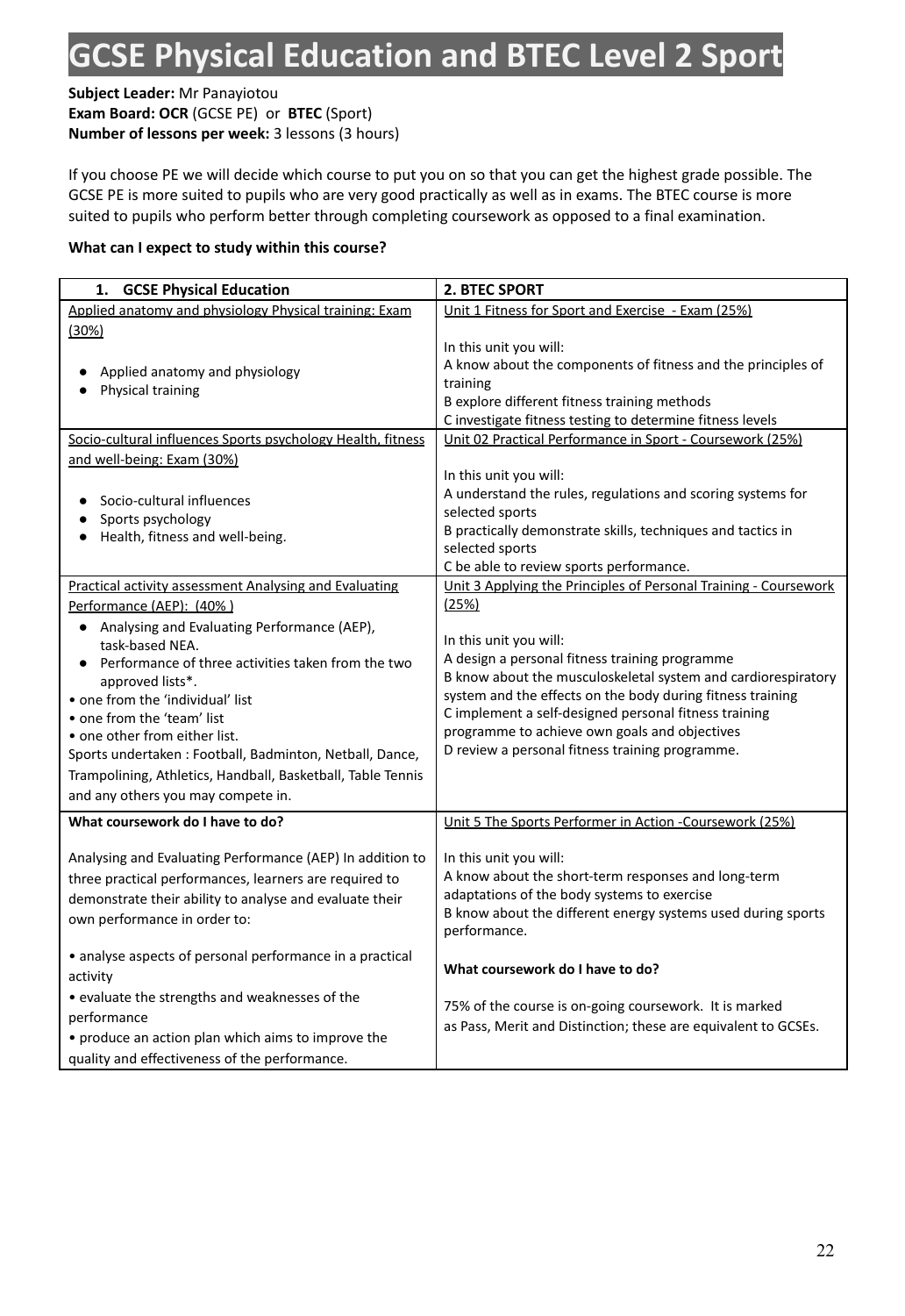### **GCSE Religious Education (R.E.)**

**Subject Leader**: Mr O. Wallen **Exam Board**: Edexcel (Specification B) **Number of lessons per week**: 3 lessons (3 hours)

### **What can I expect to study within this course?**

Students will study the specification on *Faith and Practice in the 21 st Century*. Studies are based on two religions split 50/50. Teaching will allow students to develop an in-depth understanding of the beliefs, teachings and practices in both religions of study.

### **How is the course assessed?**

There are two final exams.

- Paper 1: Area of Study 1 Religion and Ethics through Christianity 1 hr 45mins
- Paper 2: Area of Study 2 Religion, Peace and Conflict through Islam 1 hr 45 mins

### **What skills will the course develop?**

- Critical thinking and enquiry.
- Advocacy and representation.
- Developing independent values and attitudes on moral and spiritual issues.
- Presenting coherent, detailed arguments about beliefs and ethics in the modern world.

### **Further Progression**

GCSE Religious Studies requires the ability to examine important questions with an open mind, to weigh up arguments and arrive at reasoned conclusions. Such skills as these and the attitudes they promote, are relevant to the many jobs which require an understanding of others, and the ability to relate to people of different backgrounds, such as law, medicine, teaching, journalism, caring professions, social work, nursing, religious life.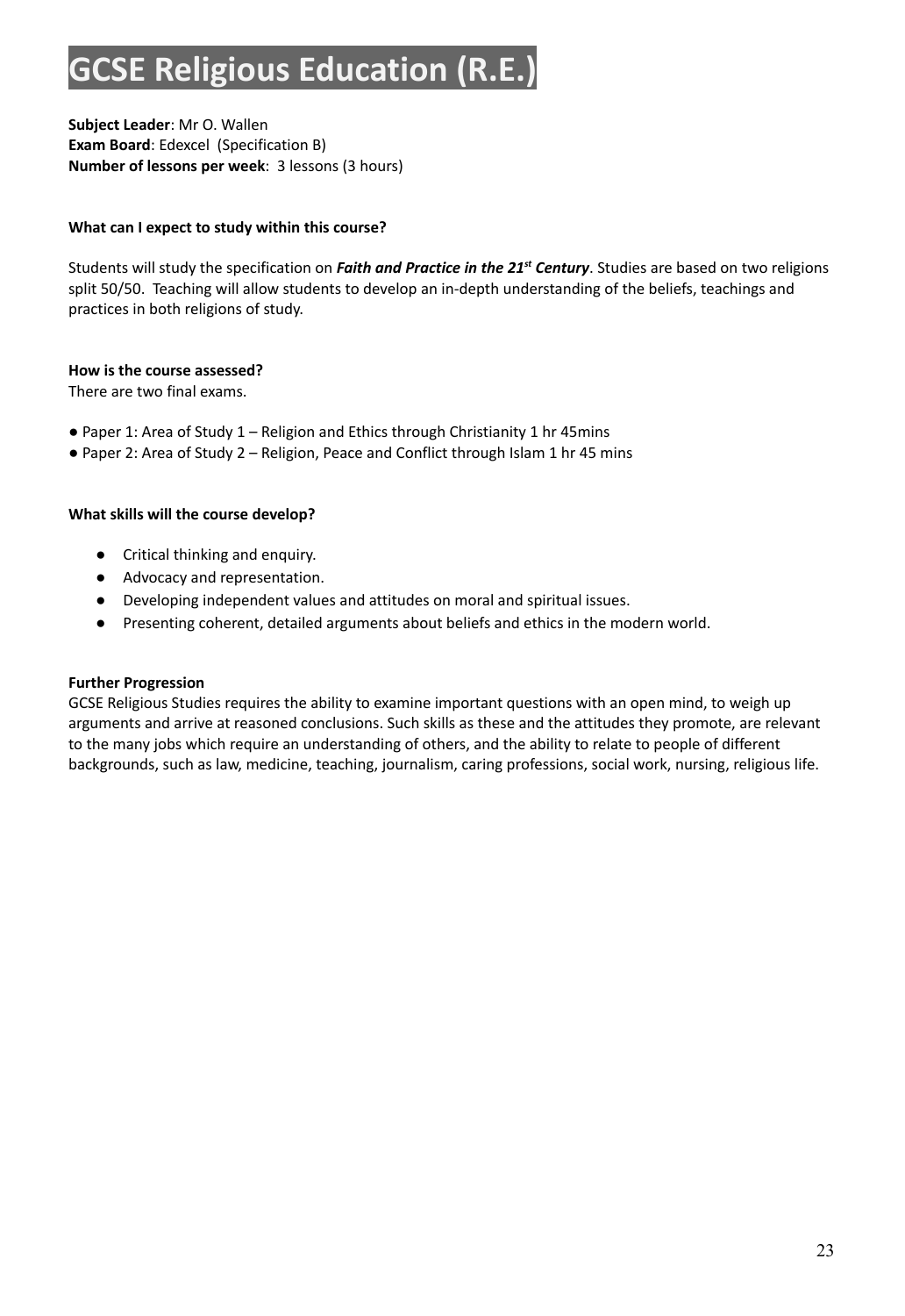### **GCSE Sociology**

**Subject Leader**: Mr McLoughlin **Exam Board**: AQA **Number of lessons per week**: 3 lessons (3 hours)

### **What can I expect to study within this course?**

Families – types of family, sociological approaches to the family, rates of birth, death, marriage, divorce (and the explanations of these trends), household, demographic changes.

Education – types of schools (and their effectiveness), sociological approaches to education, government policy on education, differential attainment in schools (in terms of social class, ethnicity and gender).

Crime and Deviance – formal and informal social control, sociological explanations of deviance, government policy on crime, differences of offending rates according to social factors.

Social Stratification – life chances, how is society divided up, how do social factors impact upon your chances of success (according to social class, ethnicity, gender).

Overarching topics, going across both units.

The sociological approach – how do different sociological schools of thought view society?

Social structures, social processes and social issues – what debates are current in society? What is the difference between a social issue and a sociological issue.

### **How is the course assessed?**

The GCSE Sociology course is split into 2 examined Units, each comprising of numerous topics. These are; Unit 1: The Sociology of Families and Education.

Written Examination: 1 hour 45 minutes. 50% of qualification.

Unit 2: Paper 2: The Sociology of Crime and Deviance and Social Stratification.

Written Examination: 1 hour 45 minutes. 50% of qualification.

### **What skills are necessary for this course?**

Good skills of reading and writing under timed conditions are essential.

### **What skills will I develop?**

You will develop the ability to consider a range of different viewpoints, and to be able to argue from a point of view that you do not necessarily agree with.

### **What possible career paths may this subject be helpful with?**

Sociology students in the past have gone on to a wide range of different academic areas and careers. It would be particularly suited to those considering a career in government, law, education or social work.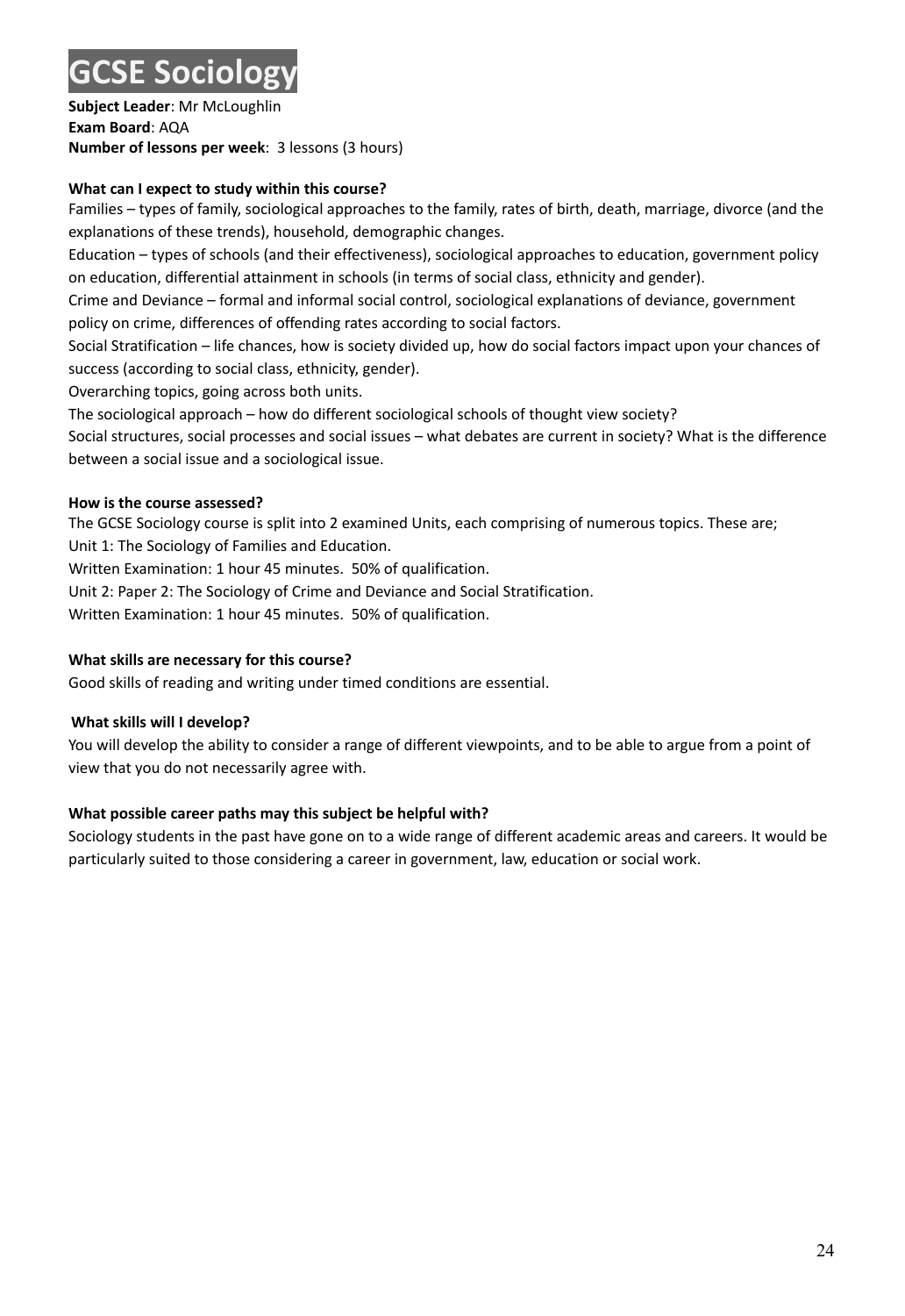### **How to fill out the Options form\_\_\_\_\_\_\_\_\_\_\_**

Students need to select **three options** as well as a **reserve option**. It is vital that the options are chosen in the **order of preference**. A reserve option will be used if we are unable to offer one of your three main choices.

### **Things to consider…\_\_\_\_\_\_\_\_\_\_\_\_\_\_\_\_\_\_ \_**

All subjects are taught by experienced teachers who are either good or outstanding and work hard to deliver a relevant and accessible curriculum for all students.

All subjects are as valid as the next.

Ask your teachers about your suitability for the course, how does it change from Key Stage 3 to Key Stage 4?

Please note that once options are allocated on 24th May 2021 there are no further changes - the options process is rigorous; it begins in January and concludes in March to allow due consideration of all factors that may influence your choices.

### **Do's and Don'ts\_\_\_\_\_\_\_\_\_\_\_\_\_\_\_\_\_\_\_\_\_\_ \_**

**Do choose** a subject because you like it and it interests you.

**Do choose** a subject if you think it will help you in your future career.

Do think about how Key Stage 4 brings with it a new level of seriousness that might benefit from a change in peer group.

Do **not** choose a subject because you think it's easy.

Do **not** choose a subject because of the teacher, unless they've specifically spoken to you.

Do **not** make decisions based on what your friends are doing.